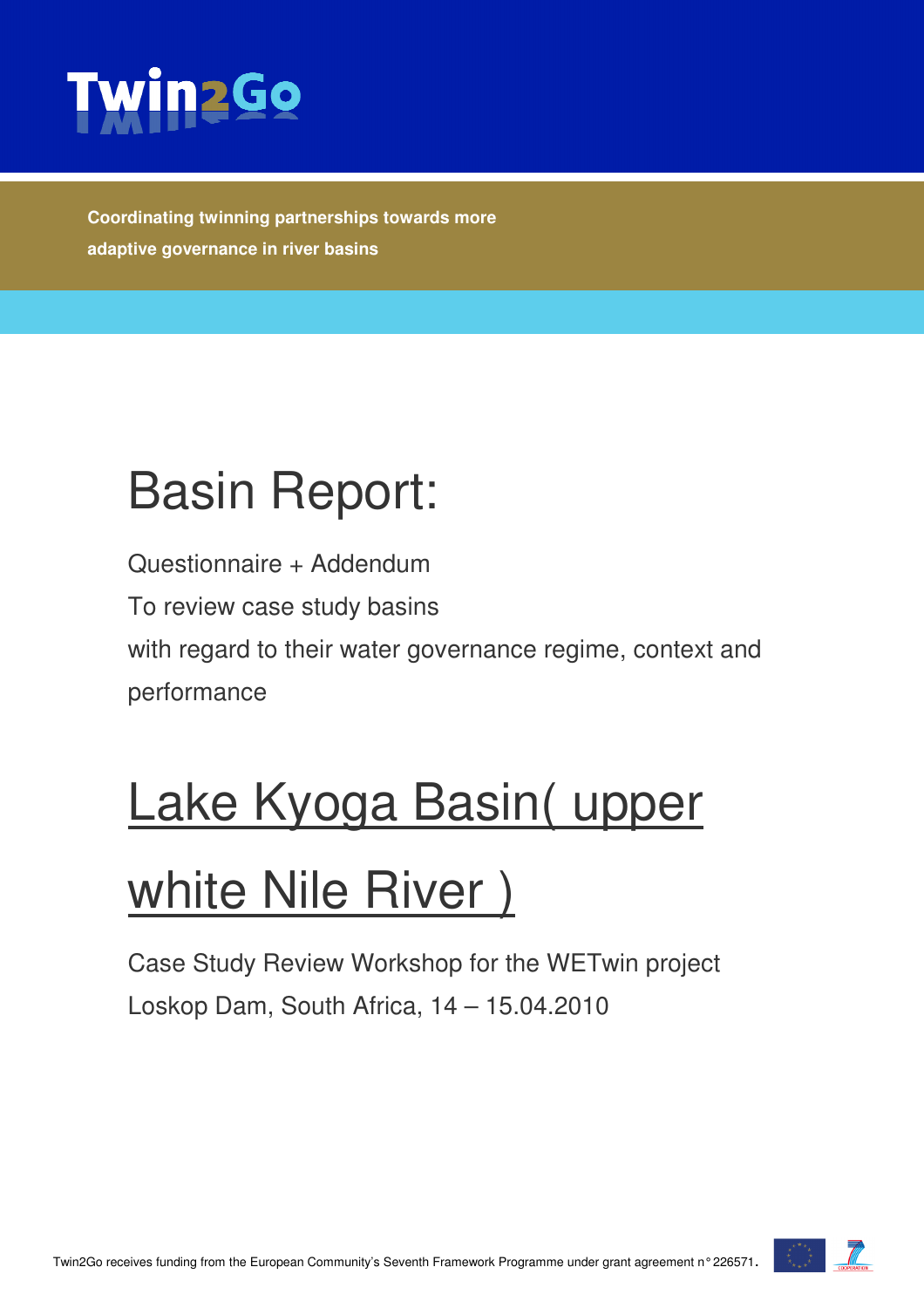

#### **About this questionnaire**

This questionnaire was developed within the scope of the Twin2Go project. It serves to record case study data about a river basin's water governance regime, its context and its performance. An explanation of the indicators, pre-defined scores and potential data sources is provided in the guidance on this questionnaire. (Twin2Go, Guidance on the Questionnaire of the Twin2Go - Case Study Review Workshops. 13/03/10).

Scores to each of the indicators are assigned according the suggested score scheme proposed in the guidance. In the case of numerical indicators like indices, the numerical values are added in brackets after the score, e.g. "B (0.178)" or "C (12,534)". For a better understanding of the recorded issue, additional information is added in the "comments" column.

- If not specified differently, the indicators refer to the national part of the basin of interest. The report only considers the national part of the basin.
- $\cdot \cdot$  In general, you should check the GWP toolbox for papers, reports, etc. as data sources of your region, especially with regard to the water governance regime.

The questionnaire was completed by Twin2Go staff in collaboration with local stakeholders representing the civil society and private sector. Filling of the questionnaire was prepared by experts individually, these scores have subsequently been evaluated during a Twin2Go Review Workshop which too place in South Africa 14-15/04/10. This workshop was jointly organised by Twin2Go and WETwin, doubling as a twinning workshop with the theme 'Evaluation of Management Options in wetlands and river basin management".

Finally some questions have been double checked in Uganda after the workshop by the participating experts.

Based on the preliminary synthesis results and discussion during the Twin2Go synthesis workshop (Stockholm, 01-02/09/10) an addendum was made with some additional parameters. This addendum has been filled by the same experts.

**The resulting data will be post-processed and added to the Twin2Go database. Should you feel these scores do not reflect the situation of the basin accurately, or want to contest any of the information included, you may contact the project organisers. Contact information as well as additional information regarding the project and the results can be found on www.twin2go.eu.** 

**Names of participating experts have been removed for confidentiality purposes.**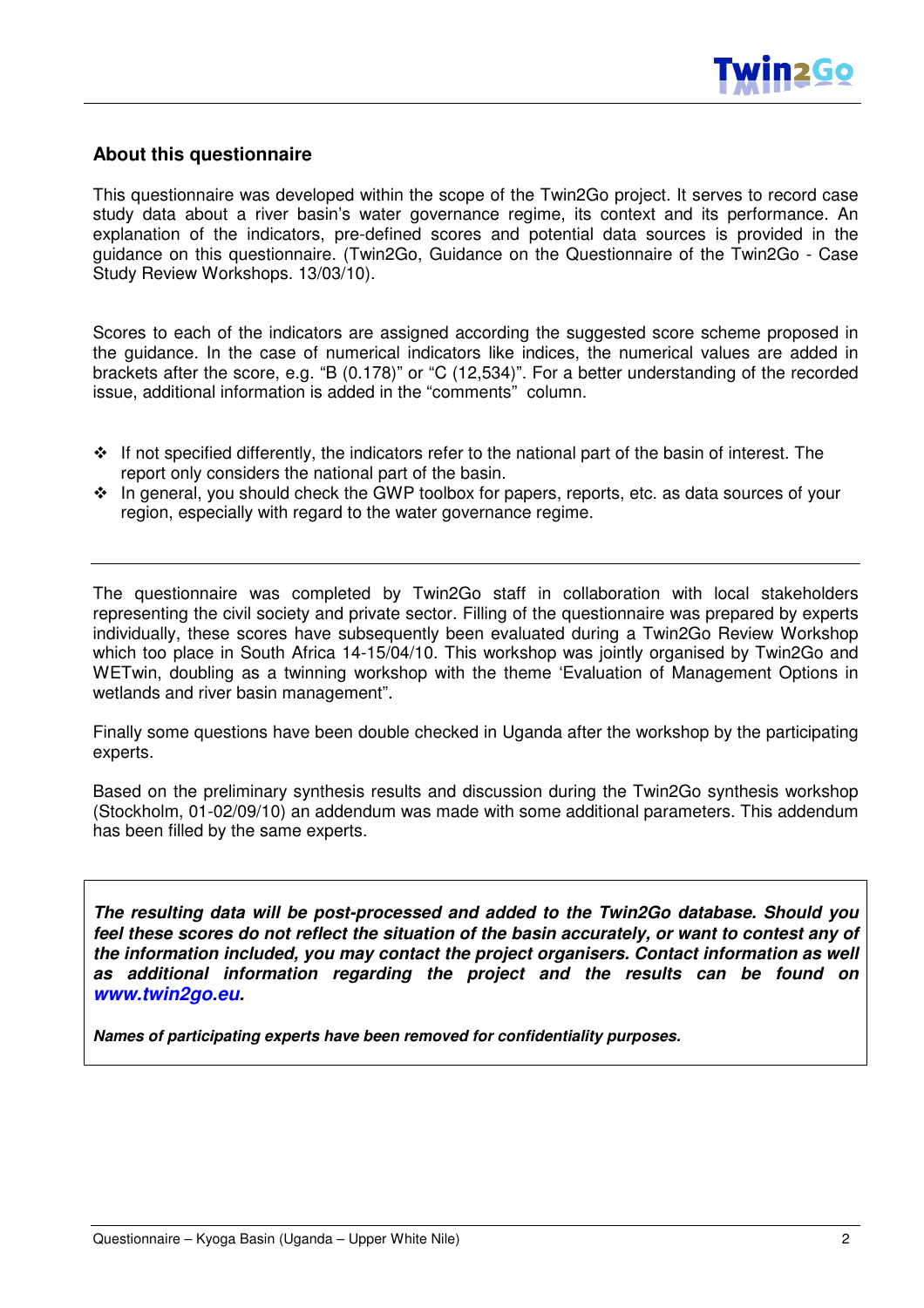

### **Table of Contents**

| a) Water policy, institutional & legal framework (formal and informal)                                                         | 4    |
|--------------------------------------------------------------------------------------------------------------------------------|------|
| b) Formalisation of IWRM principles & Millennium Development Goals                                                             | 7    |
| c) Decision making regarding uncertainties                                                                                     | 8    |
| II) Actor networks with emphasis on the role and interactions of state and non-state actors and                                |      |
| a) Cooperation and coordination structures                                                                                     | 9    |
| b) Information sharing via formal rules, dependency relationships etc.                                                         | 10   |
| III) Multi-level interactions across administrative boundaries and vertical integration across levels and<br>a) Centralisation | 10   |
|                                                                                                                                |      |
| II) Good Governance Principles at the national level - legal basis at the national level 12                                    |      |
|                                                                                                                                |      |
|                                                                                                                                |      |
| <b>Addendum - Context</b>                                                                                                      | . 19 |
|                                                                                                                                |      |
|                                                                                                                                |      |
|                                                                                                                                |      |
|                                                                                                                                |      |
|                                                                                                                                |      |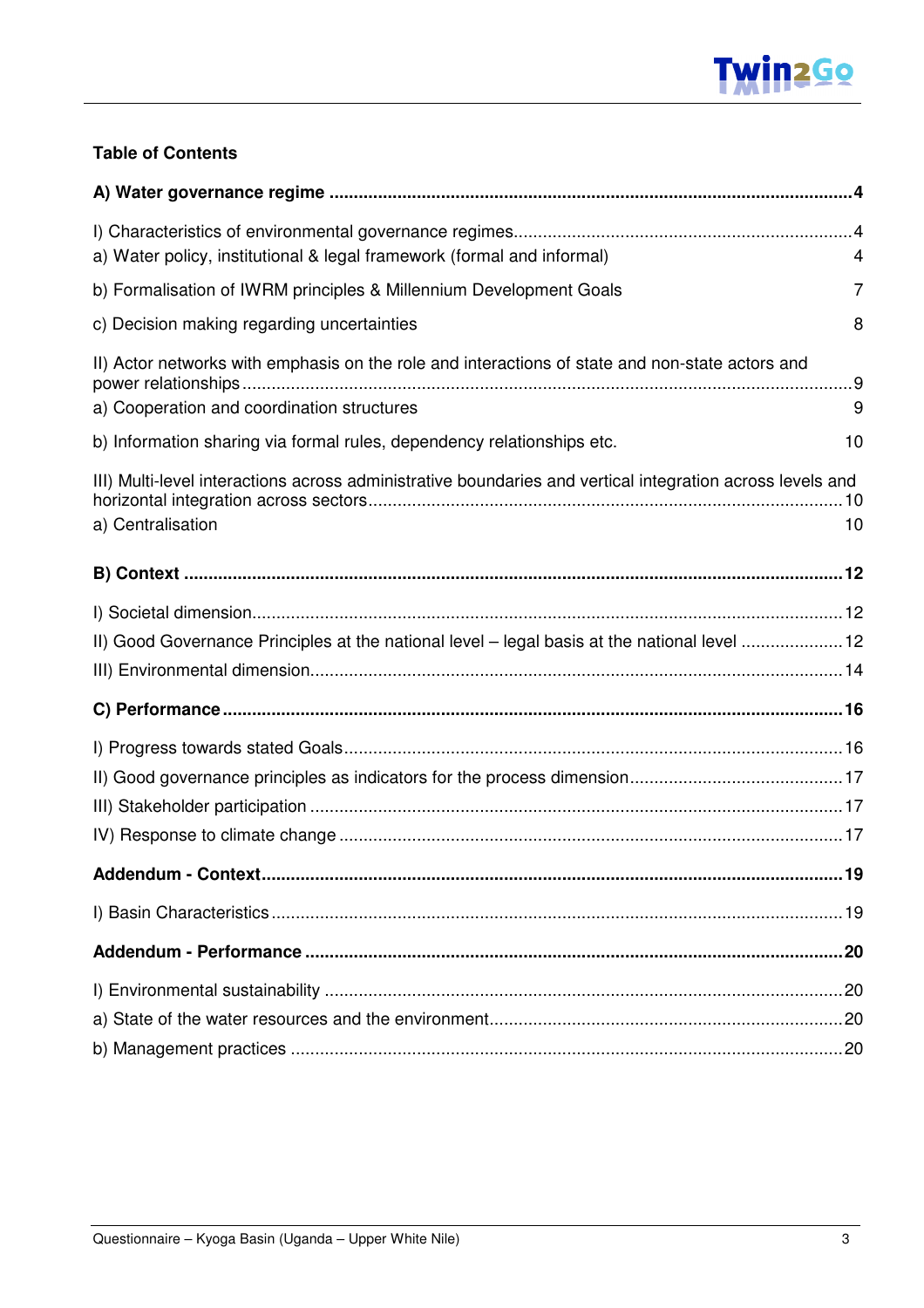

## **A) Water governance regime**

| No. | <b>Indicator</b>                                                                                | <b>Score</b> | <b>Comments</b>                                                                                                                                                                                                                                                                                                                                                                                                                                                                                                                                                                                                                                                                                                                                                                                                                                                                                                                                                                                                                                                        |
|-----|-------------------------------------------------------------------------------------------------|--------------|------------------------------------------------------------------------------------------------------------------------------------------------------------------------------------------------------------------------------------------------------------------------------------------------------------------------------------------------------------------------------------------------------------------------------------------------------------------------------------------------------------------------------------------------------------------------------------------------------------------------------------------------------------------------------------------------------------------------------------------------------------------------------------------------------------------------------------------------------------------------------------------------------------------------------------------------------------------------------------------------------------------------------------------------------------------------|
|     | I) Characteristics of environmental governance regimes                                          |              |                                                                                                                                                                                                                                                                                                                                                                                                                                                                                                                                                                                                                                                                                                                                                                                                                                                                                                                                                                                                                                                                        |
|     | a) Water policy, institutional & legal framework (formal and informal)                          |              |                                                                                                                                                                                                                                                                                                                                                                                                                                                                                                                                                                                                                                                                                                                                                                                                                                                                                                                                                                                                                                                                        |
| 1.  | <b>Domestic water legislation</b><br>(laws, by-laws, etc.) in place?                            | Α            | Uganda's National Water Policy (1999) specifically encourages decentralisation of those WRM<br>functions that can best be performed at the district or community level; and<br>The Local Government Act (1997) provides for creation of multi-district administrative<br>instruments where clusters of districts cooperate administratively<br>Despite the existence of these robust policies and guidelines, enforcement and implementation<br>is not adequate. Poor dissemination and capacity of stakeholders at the different levels greatly<br>affect policy implementation. There are emerging gaps as the sector develops exist in the<br>policies.<br>Other policies like the Water policy needs to be updated to include Transboundary and bulk<br>water supply, climate change issues and decentralized management of water resources. Water<br>release policies need also to be developed for hydropower projects for sustainable use of water<br>resources. Outcomes of the reform studies not yet included in the policies and legislation (check<br>sip) |
| 2.  | <b>Domestic Water Law: Public</b><br>character of water and legal<br>status of water use rights | A            | Water is recognised in the Domestic Water Law as being a public good; adequate provisions are<br>foreseen to protect private water use rights; the law allows for the exercise of these provisions<br>to be generally regulated as needed for ecological and social sustainability, and in the public<br>interesT                                                                                                                                                                                                                                                                                                                                                                                                                                                                                                                                                                                                                                                                                                                                                      |
| 3.  | <b>Domestic Water Law: Explicit</b><br>recognition of traditional and<br>indigenous water uses  | Α            | Provisions are foreseen to protect traditional and indigenous water uses, while maintaining the<br>possibility of imposing appropriate regulations. The sector recognizes self supply as one of the<br>indigenous water uses                                                                                                                                                                                                                                                                                                                                                                                                                                                                                                                                                                                                                                                                                                                                                                                                                                           |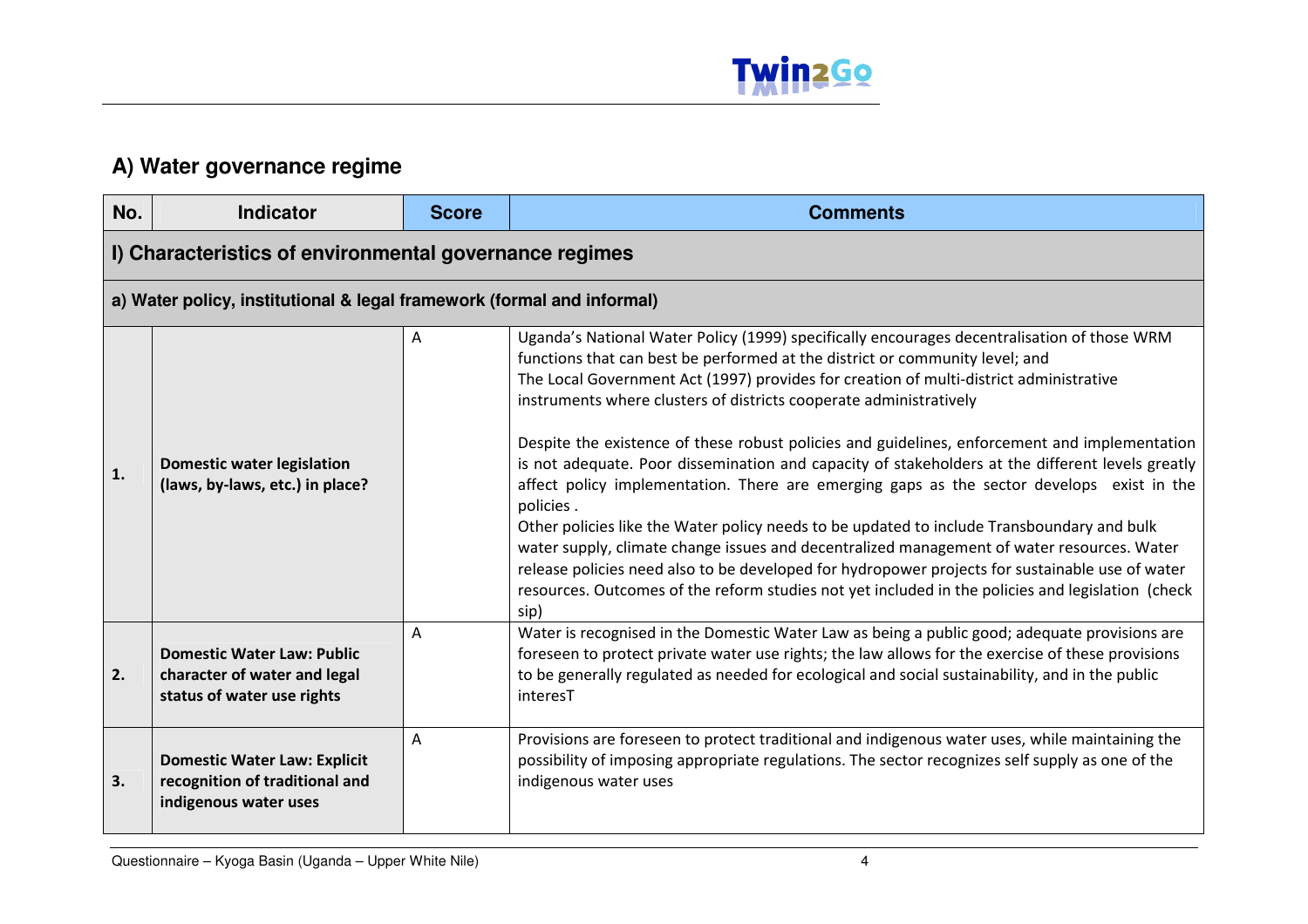

| No. | <b>Indicator</b>                                                                                      | <b>Score</b> | <b>Comments</b>                                                                                                                                                                                                                                                                                                                                                                                                                                                     |
|-----|-------------------------------------------------------------------------------------------------------|--------------|---------------------------------------------------------------------------------------------------------------------------------------------------------------------------------------------------------------------------------------------------------------------------------------------------------------------------------------------------------------------------------------------------------------------------------------------------------------------|
| 4.  | <b>Domestic Water Law: On flow</b><br>availability, third party rights<br>and ecological requirements | B            |                                                                                                                                                                                                                                                                                                                                                                                                                                                                     |
| 5.  | Integration of domestic water<br>legislation                                                          | Α            | The Water policy, 1995 and accompanying regulations guide the users. exists to<br>coordinate/integrate the water-related framework                                                                                                                                                                                                                                                                                                                                  |
| 6.  | <b>Multilevel structure of domestic</b><br>water legislation and<br>subsidiarity                      | A            | The institutional framework for the sector comprises a number of institutions that participate<br>directly in the provision of water and sanitation services at national, district and community<br>levels. Responsibilities are clear at the three levels, community, Intermediate level - District and<br><b>National levels</b>                                                                                                                                  |
| 7.  | <b>Existence of formal domestic</b><br>administrative structure for<br>water governance               | A            | Local Governments (Districts, towns, Sub-Counties) are empowered by the Local Governments<br>Act (1997) to provide safe water and sanitation. Local government authorities have a dedicated<br>team of WSS staff, including a District Water Officer (DWO), an Assistant DWO and county water<br>officers and Borehole Technician. The DWO works as a technical officer under the general team<br>in the district headed by the Chief Administrative Officer (CAO). |
| 8.  | National basin organisation or<br>comparable arrangement                                              | C            | The Directorate of Water Resources Management under the MWE is currenlt leading the<br>decentralization of water resources management in Uganda. Decentralization of water resources<br>management in Uganda according to four Water Management Zones (WMZs)- NBO is still to be<br>formally formed, its currently in the planning stage                                                                                                                            |
| 9.  | <b>Formalised transboundary</b><br>coordination organisation                                          | D            | There is no transboundary coordination at the moment for lake Kyoga Basin                                                                                                                                                                                                                                                                                                                                                                                           |
| 10. | <b>Formal institution (legislation)</b><br>that prescribes the basin<br>management principle          | B            | Ministry of Water and Environment                                                                                                                                                                                                                                                                                                                                                                                                                                   |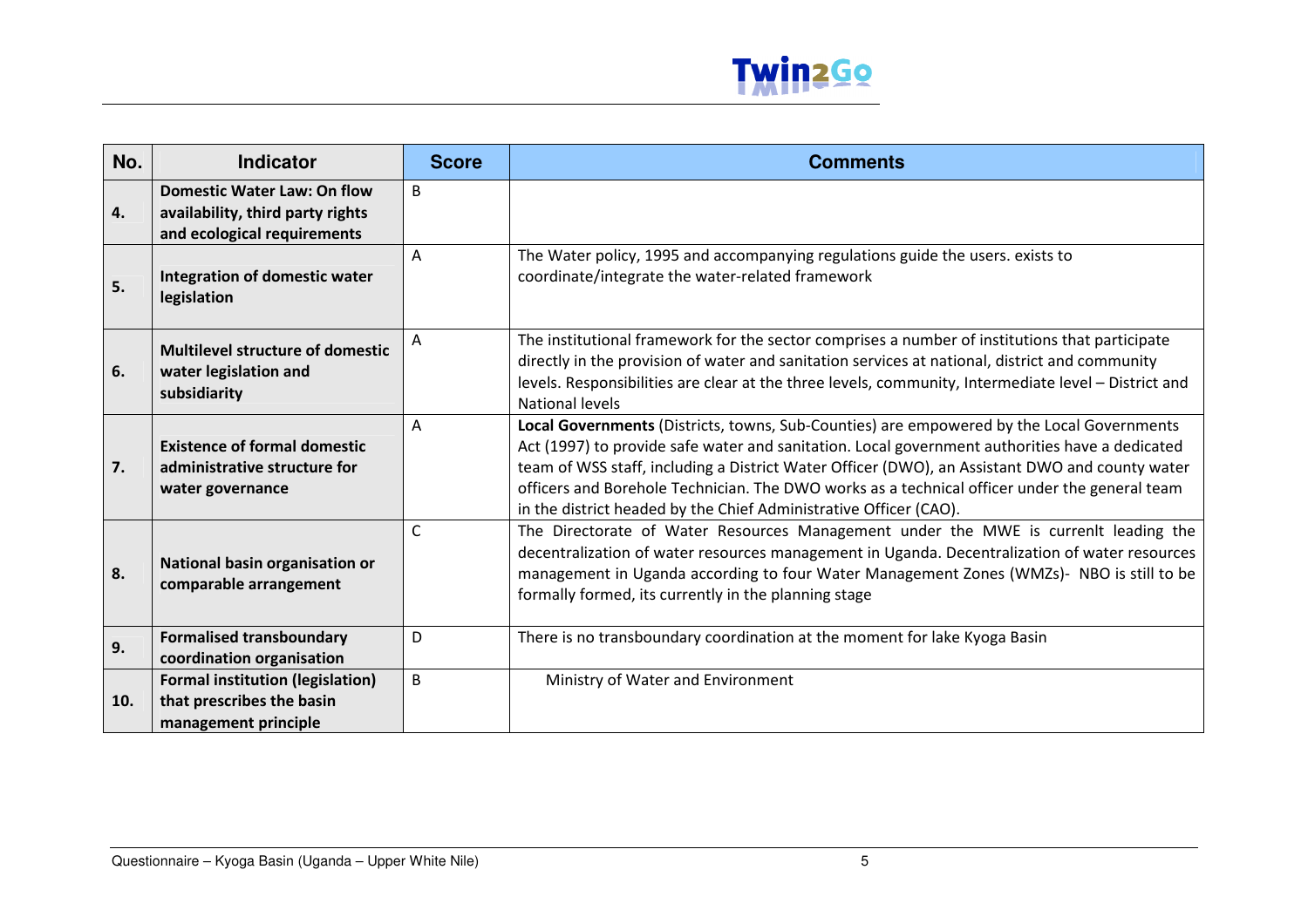

| No. | <b>Indicator</b>                                                                                                           | <b>Score</b> | <b>Comments</b>                                                                                                                                                                                                                                                                                                                                                                                                                                                                                                                                                                                                                                                                                                  |
|-----|----------------------------------------------------------------------------------------------------------------------------|--------------|------------------------------------------------------------------------------------------------------------------------------------------------------------------------------------------------------------------------------------------------------------------------------------------------------------------------------------------------------------------------------------------------------------------------------------------------------------------------------------------------------------------------------------------------------------------------------------------------------------------------------------------------------------------------------------------------------------------|
| 11. | Water (basin) strategies,<br>programmes and plans                                                                          | $\mathsf{C}$ | ❖ General Water strategies exist, but are poorly implemented, However, basin plans.<br>Strategies and programmes are being developed for the 4 WMZs. COWI commissioned to<br>conduct follow up study based on the final report of the institutional assessment for<br>catchment-based WRM<br>Overall objective is to conduct assessments leading to the preparation of detailed strategies,<br>❖<br>workplans and budgets for operationalisation and establishment of 4 WMZs in synergy with<br>other MWE regionally based/decentralised structures<br>Study commenced March 2010 and Final Report expected end of June 2010<br>JICA is assisting in development of plans for lake Kyoga Basin BY June 2010<br>❖ |
| 12. | <b>Financing mechanisms:</b><br>Degree of investment from<br>private sector/ public/ other<br>sources (e.g. international) | B            | International NGOs, DPs together with MWE are supporting pilots in setting up WMZs                                                                                                                                                                                                                                                                                                                                                                                                                                                                                                                                                                                                                               |
| 13. | <b>Economic instruments</b><br>Is water for irrigation priced?                                                             | B            | Irrigation is becoming critical these days. A price is currently charged for abstraction (check list of<br>permits). However, full cost recovery may not be realised and compliance is poor.                                                                                                                                                                                                                                                                                                                                                                                                                                                                                                                     |
| 14. | <b>Economic instruments</b><br>Is water for households priced in<br>urban areas?                                           | B            | A Price is charged in all urban areas (small towns and rural growth centres-1500 and 5000<br>population), however, since the price is subsidised as a means of achieving a critical mass of<br>connections in all the areas, many times it cannot sustain the system when they break down. On<br>the other hand the big towns served by NWSC have prices which can be used to maintain the<br>systems<br>Tariffs are formulated in accordance with the Water Act Cap. 152; Section 94 and the                                                                                                                                                                                                                    |
|     | <b>Economic instruments</b>                                                                                                | B            | involvement of the stakeholders, especially the local authorities<br>A different price (higher tarriff in many case) is charged for industries however this cannot allow                                                                                                                                                                                                                                                                                                                                                                                                                                                                                                                                         |
| 15. | Is water for industry priced?                                                                                              |              | for full cost recovery                                                                                                                                                                                                                                                                                                                                                                                                                                                                                                                                                                                                                                                                                           |
| 16. | Tradable permits related to<br>water abstraction/use                                                                       | $\mathsf{C}$ | There are no tradable permits                                                                                                                                                                                                                                                                                                                                                                                                                                                                                                                                                                                                                                                                                    |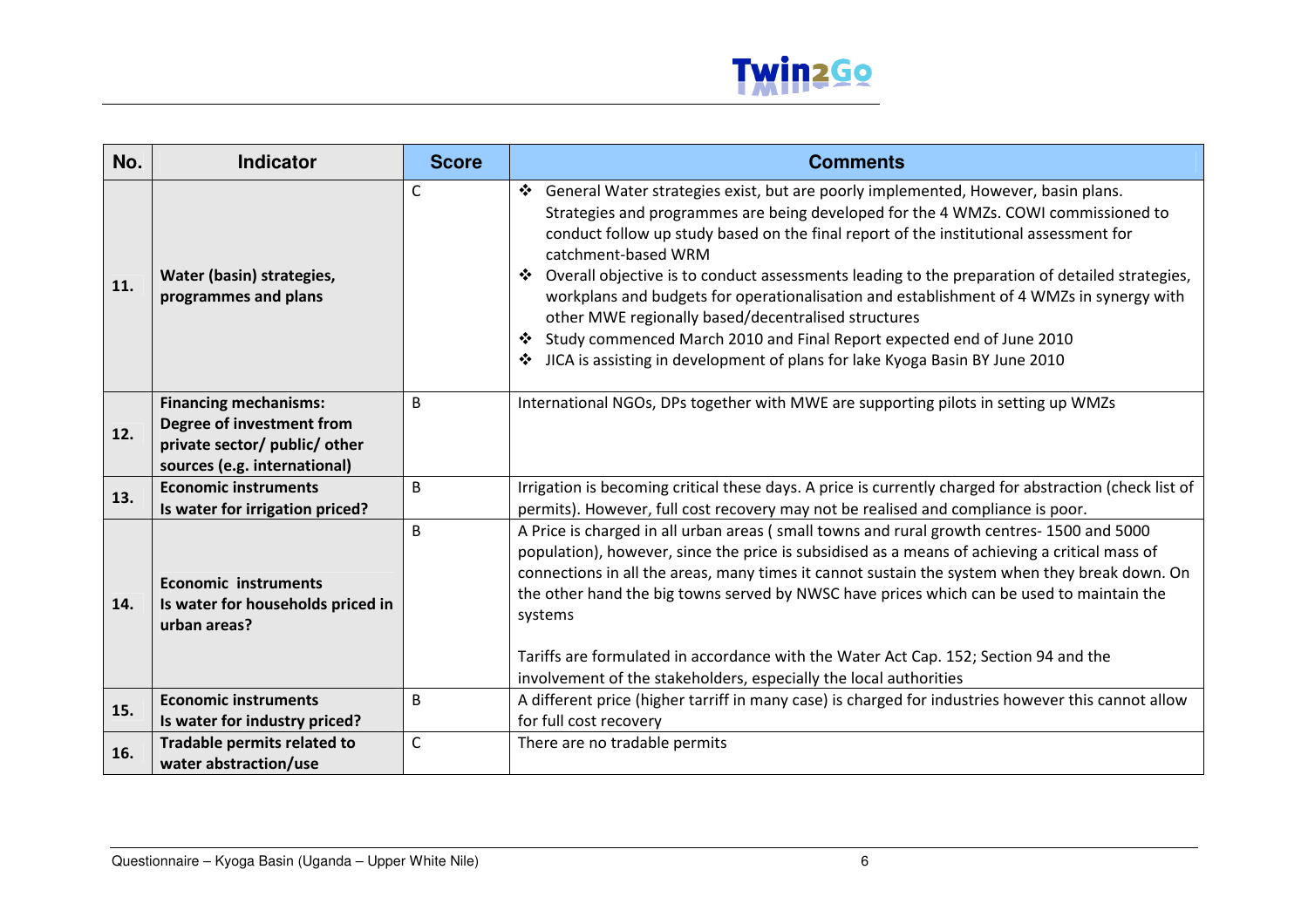

| No.  | <b>Indicator</b>                                                                        | <b>Score</b> | <b>Comments</b>                                                                                                                                                                                                            |  |
|------|-----------------------------------------------------------------------------------------|--------------|----------------------------------------------------------------------------------------------------------------------------------------------------------------------------------------------------------------------------|--|
| 17.  | Polluter pays principle (related<br>to water)                                           | C            | PPP is discussed/debated but not yet applied coz of poor monitoring. Guidelines are not yet<br>developed                                                                                                                   |  |
| 18.  | <b>Environmental subsidies (related</b><br>to water)                                    | $\mathsf{C}$ | No environmental subsidies in place                                                                                                                                                                                        |  |
| 19.  | Payment for ecosystem services<br>(related to water)                                    | $\mathsf{C}$ | No pricing of ecosystems services although the laws for protection are clear                                                                                                                                               |  |
| 20.  | <b>Tradable permits (related to</b><br>water quality, maximum,<br>allowable loads etc.) | $\mathsf{C}$ | No tradable permits                                                                                                                                                                                                        |  |
| 21.  | <b>Environmental tax (related to</b><br>water)                                          | $\mathsf{C}$ | There are no environmental taxes                                                                                                                                                                                           |  |
| 22.  | Presence of substituting<br>informal institutions for<br>management of water            | B            | Informal institutions exist traditionally but do not dominate                                                                                                                                                              |  |
| 23.  | <b>Presence of complementary</b><br>informal institutions for water<br>management       | B            | Complementary informal institutions exist but do not dominate                                                                                                                                                              |  |
| 23.a | Case-specific indicator(s)                                                              |              |                                                                                                                                                                                                                            |  |
|      | b) Formalisation of IWRM principles & Millennium Development Goals                      |              |                                                                                                                                                                                                                            |  |
| 24.  | <b>Formalised IWRM principles</b>                                                       | B            | Most IWRM principles are incorporated in the water policy, but not in operation planning                                                                                                                                   |  |
| 25.  | State of implementation of<br><b>IWRM</b> principles                                    | B            | IWRM principles have been implemented in some pilot catchments including Lake Kyoga Basin.<br>After these pilots stakeholders agreed to immediately set up 4 WMZ and building capacity in the<br>course of implementation. |  |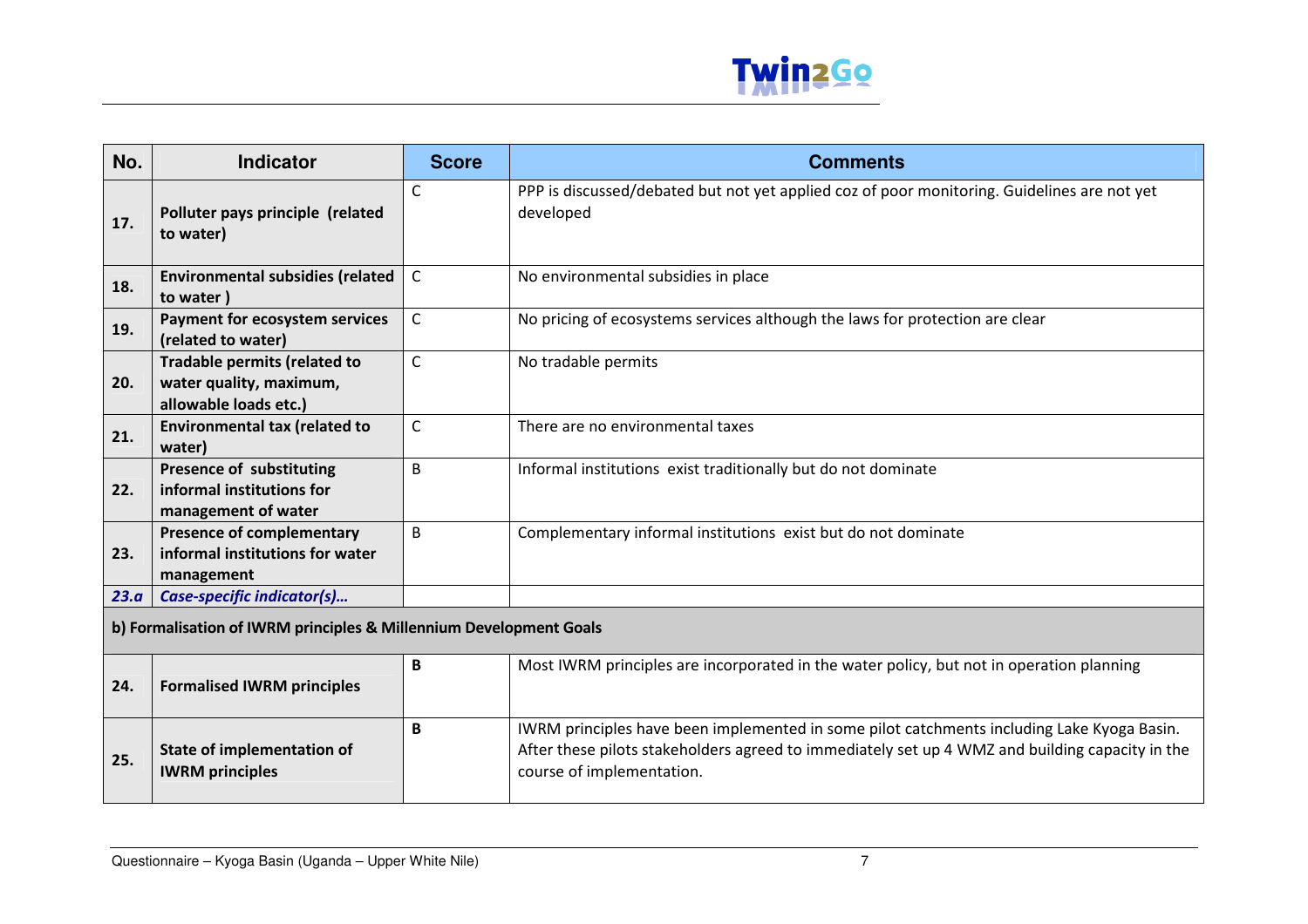

| No.                                        | <b>Indicator</b>                                                             | <b>Score</b> | <b>Comments</b>                                                                                                                                                                                                                                                                                                                                                                                                         |
|--------------------------------------------|------------------------------------------------------------------------------|--------------|-------------------------------------------------------------------------------------------------------------------------------------------------------------------------------------------------------------------------------------------------------------------------------------------------------------------------------------------------------------------------------------------------------------------------|
| 26.                                        | <b>Capacity to implement IWRM</b>                                            | B            | In order to scale up IWRM activities in Uganda, the Directorate of Water resources management<br>intends to involve more stakeholders and engage the private sector and/or NGOs in<br>implementation of some activities. Currently Capacity Building assessment is taking place in all 4<br>WMZ. Training in IWRM and having advisors at a regional level is being sought.                                              |
|                                            | Is universal and non-                                                        | Α            | The WASH sector goal of 77% water and 100% in sector policies and is more ambitious than the                                                                                                                                                                                                                                                                                                                            |
| 27.                                        | discriminatory access to safe                                                |              | MDG goals                                                                                                                                                                                                                                                                                                                                                                                                               |
|                                            | drinking water and sanitation a<br>goal?                                     |              |                                                                                                                                                                                                                                                                                                                                                                                                                         |
| 28.                                        | Integration of wetlands in IWRM<br>and IRBM*                                 | B            | Last year the WASH sector was merged with Environment to form the Water and Environment<br>sector. In the current study there is a recommendation to stakeholders to support the<br>framework aimed at integrated management and development of water and environment<br>resources, following WMZ/catchments, so as to have a common water and environment face.<br>The Wetlands Inspection Department is under the MWE |
| 28.a                                       | Case-specific indicator(s)                                                   |              |                                                                                                                                                                                                                                                                                                                                                                                                                         |
| c) Decision making regarding uncertainties |                                                                              |              |                                                                                                                                                                                                                                                                                                                                                                                                                         |
| 29.                                        | <b>General practices for dealing</b><br>with uncertainties                   | B            | Warning systems for floods by met department, groundwater situation, water quality for some<br>flood prone areas. Ministry of Disaster and natural preparedness                                                                                                                                                                                                                                                         |
| 30.                                        | <b>Dealing with uncertainties:</b><br><b>Reversible and flexible options</b> | B            | It depends on the situation, legislation process is slow and political blockage.                                                                                                                                                                                                                                                                                                                                        |
| 31.                                        | <b>Dealing with uncertainties:</b>                                           | B            | Sometimes they can be adopted especially where lives are lost. Ministry for Disaster                                                                                                                                                                                                                                                                                                                                    |
|                                            | <b>Safety margins</b>                                                        |              | Preparedness woks with the MWE on such uncertainties                                                                                                                                                                                                                                                                                                                                                                    |
| 32.                                        | Are scenarios used for decision<br>making?                                   | B            | Scenarios are used (thought with no competent facts) but have little impact on decision-making                                                                                                                                                                                                                                                                                                                          |
| 33.                                        | <b>Climate risks: Climate variability</b><br>and change                      | Α            | Climate change unit formed in 2008 has started planning at National level. NAPA integrated in<br>Implementation is not yet there.                                                                                                                                                                                                                                                                                       |
| 33.a                                       | Case-specific indicator(s)                                                   |              |                                                                                                                                                                                                                                                                                                                                                                                                                         |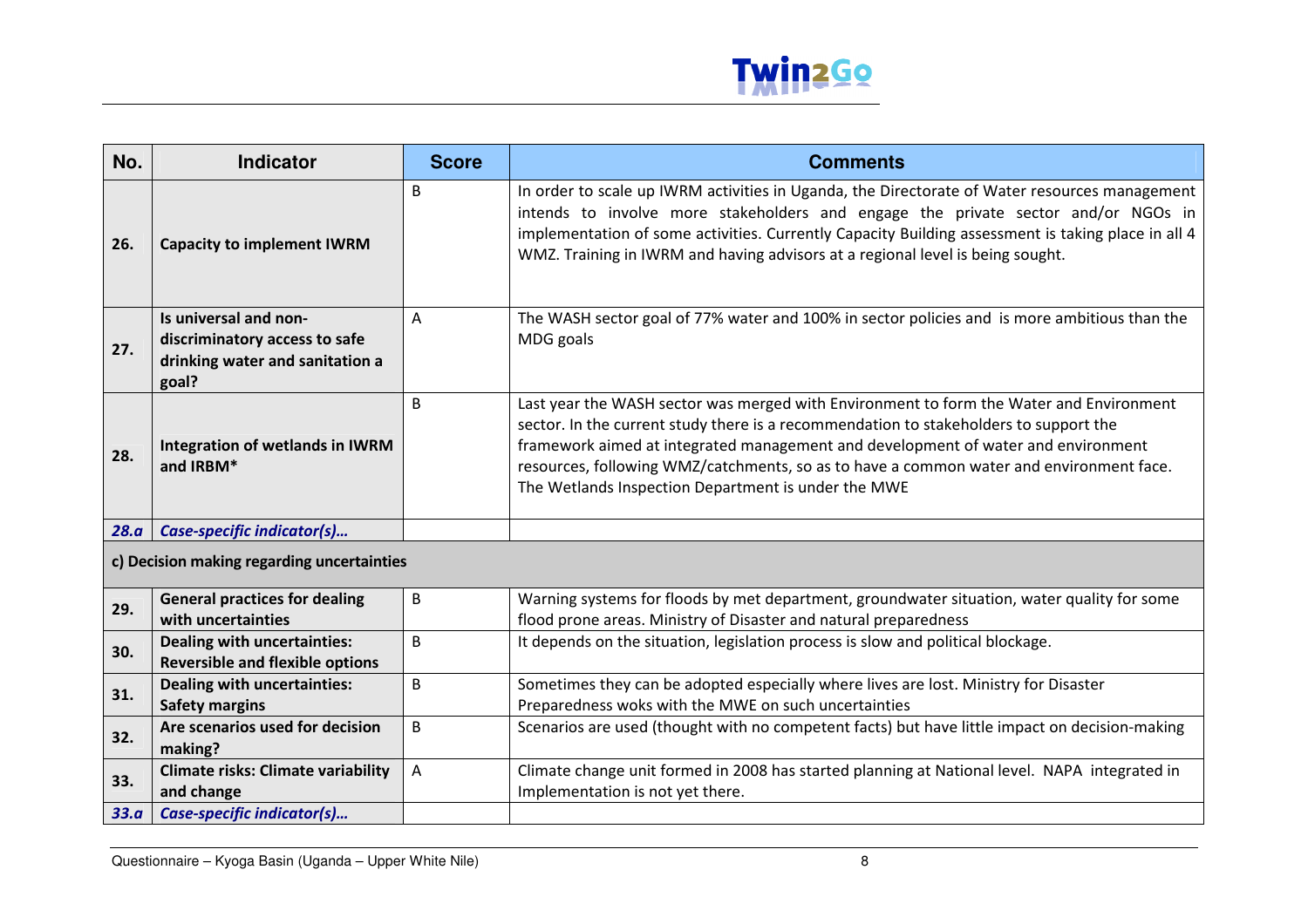

| No. | <b>Indicator</b>                                 | <b>Score</b> | <b>Comments</b>                                                                                                                                                                                                                                                                                                                                                                                                                                                                                                                                                                                                                                                                                                                                                                                                                                                                                                                                                                                                                                                                                                                                                                                                                   |
|-----|--------------------------------------------------|--------------|-----------------------------------------------------------------------------------------------------------------------------------------------------------------------------------------------------------------------------------------------------------------------------------------------------------------------------------------------------------------------------------------------------------------------------------------------------------------------------------------------------------------------------------------------------------------------------------------------------------------------------------------------------------------------------------------------------------------------------------------------------------------------------------------------------------------------------------------------------------------------------------------------------------------------------------------------------------------------------------------------------------------------------------------------------------------------------------------------------------------------------------------------------------------------------------------------------------------------------------|
|     |                                                  |              | II) Actor networks with emphasis on the role and interactions of state and non-state actors and power relationships                                                                                                                                                                                                                                                                                                                                                                                                                                                                                                                                                                                                                                                                                                                                                                                                                                                                                                                                                                                                                                                                                                               |
|     | a) Cooperation and coordination structures       |              |                                                                                                                                                                                                                                                                                                                                                                                                                                                                                                                                                                                                                                                                                                                                                                                                                                                                                                                                                                                                                                                                                                                                                                                                                                   |
| 34. | <b>Vertical coordination</b><br>(governmental)   | С            | Overlapping is a major problem where the Ministry controlls the lower levels especially where<br>capacities are low, approval of designs, procurement of bulk supplies etc. Even at District Level<br>staff roles overlap with extension workers from different sectors                                                                                                                                                                                                                                                                                                                                                                                                                                                                                                                                                                                                                                                                                                                                                                                                                                                                                                                                                           |
| 35. | <b>Horizontal coordination</b><br>(governmental) | C            | At the National level coordination exists in form of working groups, JSR, monitoring performance<br>however, ministries like Agricultural tasks overlap with those of water especially Water for<br>Production. Sanitation is marginalised since responsibilities are fragmented between the<br>different ministries<br>At the local government level, there is a District Water and Sanitation Coordination Committee<br>(DWSCC) comprised of administrative and political leaders, technocrats and NGO/CBO<br>representatives at district level. The role of the DWSCC is to oversee the implementation of<br>water supply and sanitation programmes, strengthen collaboration and co-ordination between<br>sectors and other players in the provision of hygiene and sanitation services. Unfortunately,<br>although these are functional in all the LGs of the basin. IWRM issues are rarely discussed. The<br>DWSCCs have potential of becoming effective multi-stakeholder learning platforms to influence<br>positive practice and policy at the local level. This has been demonstrated by IRC/NETWAS/SNV<br>funded initiatives in the West Nile and Rwenzori regions where also IWRM was piloted in River<br>Mpaga basin |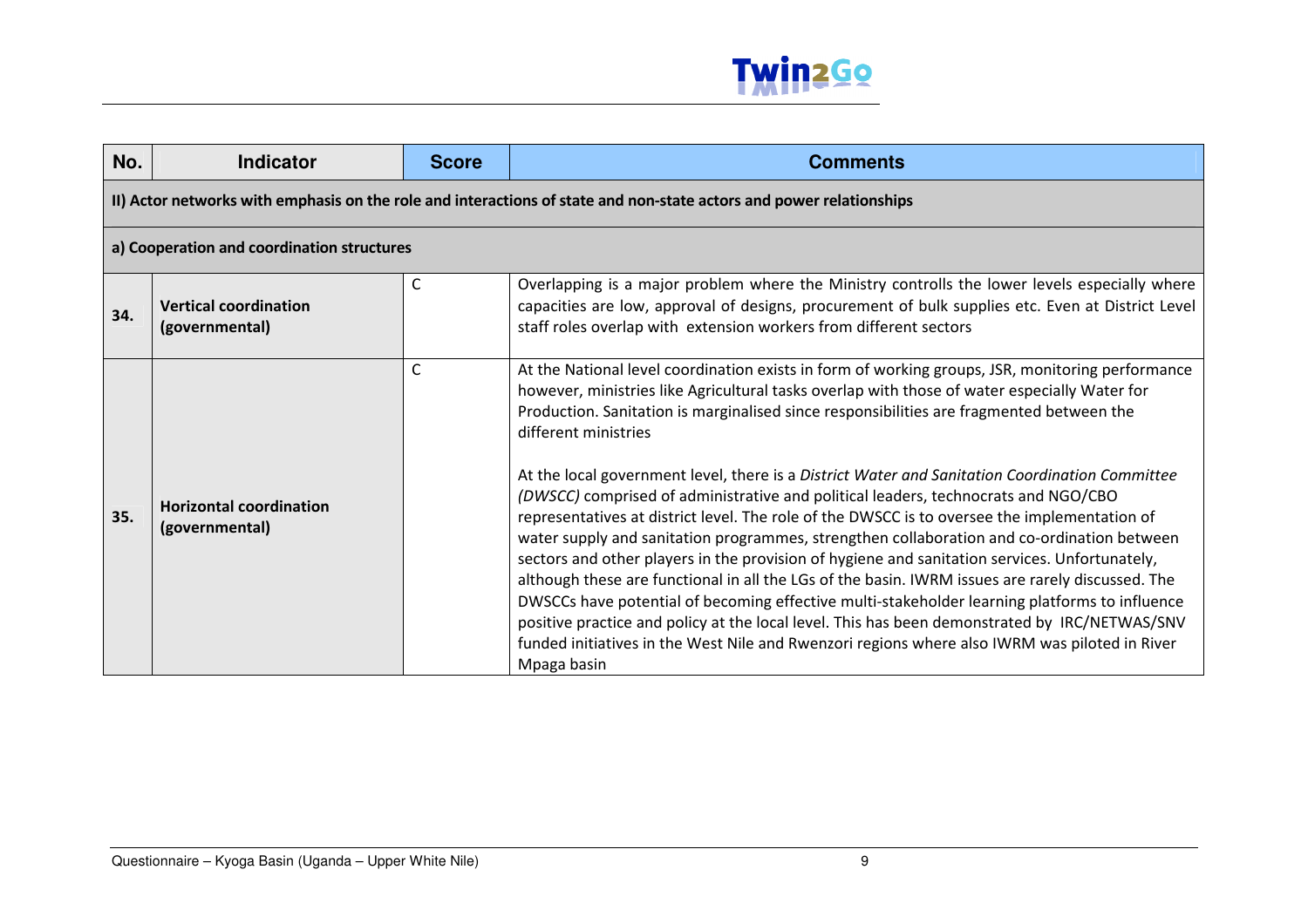

| No.                                                                                                                                             | <b>Indicator</b>                                                                           | <b>Score</b> | <b>Comments</b>                                                                                                                                                                                                                                                                                                                                                                                                                                                                                                                                                                    |  |
|-------------------------------------------------------------------------------------------------------------------------------------------------|--------------------------------------------------------------------------------------------|--------------|------------------------------------------------------------------------------------------------------------------------------------------------------------------------------------------------------------------------------------------------------------------------------------------------------------------------------------------------------------------------------------------------------------------------------------------------------------------------------------------------------------------------------------------------------------------------------------|--|
| 36.                                                                                                                                             | <b>Role of local governments</b>                                                           | $\mathsf{C}$ | Role of local governments<br>❖<br>They receive grant funding and may mobilise local resources for implementing rural WSS<br>❖<br>programmes and to support small town WSS.<br>Local Governments, in consultation with DWD/MWE also appoint and manage private<br>operators for urban schemes outside the jurisdiction of NWSC.<br>District Governments are being encouraged to set up District Water and Sanitation technical<br>Committees (DWSC) to oversee and provide effective coordination of water sector activities<br>in the respective Local                             |  |
| 36.a                                                                                                                                            | Case-specific indicator(s)                                                                 |              |                                                                                                                                                                                                                                                                                                                                                                                                                                                                                                                                                                                    |  |
|                                                                                                                                                 | b) Information sharing via formal rules, dependency relationships etc.                     |              |                                                                                                                                                                                                                                                                                                                                                                                                                                                                                                                                                                                    |  |
| 37.                                                                                                                                             | Kinds of knowledge included =><br>Role of experts/ science,<br>local/traditional knowledge | Α            | Both scientific expert knowledge and local/traditional knowledge are taken into account to a<br>small extent for example self help initiatives in provision of . However, the DWSCCs have not<br>been effective learning and generation of knowledge platforms; They are only focused on review<br>of district progress and not on effectiveness and lessons of new approaches from various<br>stakeholders. Underlying all this is the absence of a performance based culture across the public<br>service in Uganda. No meaningful incentives or rewards attached nor penalties. |  |
| 38.                                                                                                                                             | Access to information =><br>about expert knowledge and<br>management plans                 | $\mathsf{C}$ | Access to information act exists, however, challenges exist in sharing this information<br>NGOs like Water Aid, NETWAS, URWA and UWASNET have come up to form the Sanitation and<br>Water alliance aimed at improving access to information and knowledge through documentation<br>centre, learning forums, leaning journeys and                                                                                                                                                                                                                                                   |  |
| 38.a                                                                                                                                            | Case-specific indicator(s)                                                                 |              |                                                                                                                                                                                                                                                                                                                                                                                                                                                                                                                                                                                    |  |
| III) Multi-level interactions across administrative boundaries and vertical integration across levels and horizontal integration across sectors |                                                                                            |              |                                                                                                                                                                                                                                                                                                                                                                                                                                                                                                                                                                                    |  |
|                                                                                                                                                 | a) Centralisation                                                                          |              |                                                                                                                                                                                                                                                                                                                                                                                                                                                                                                                                                                                    |  |
| 39.                                                                                                                                             | One level one actor?                                                                       | A            | There are many actors and sectors at administrative level with full decision power, planning,<br>implementation and management of water sources.                                                                                                                                                                                                                                                                                                                                                                                                                                   |  |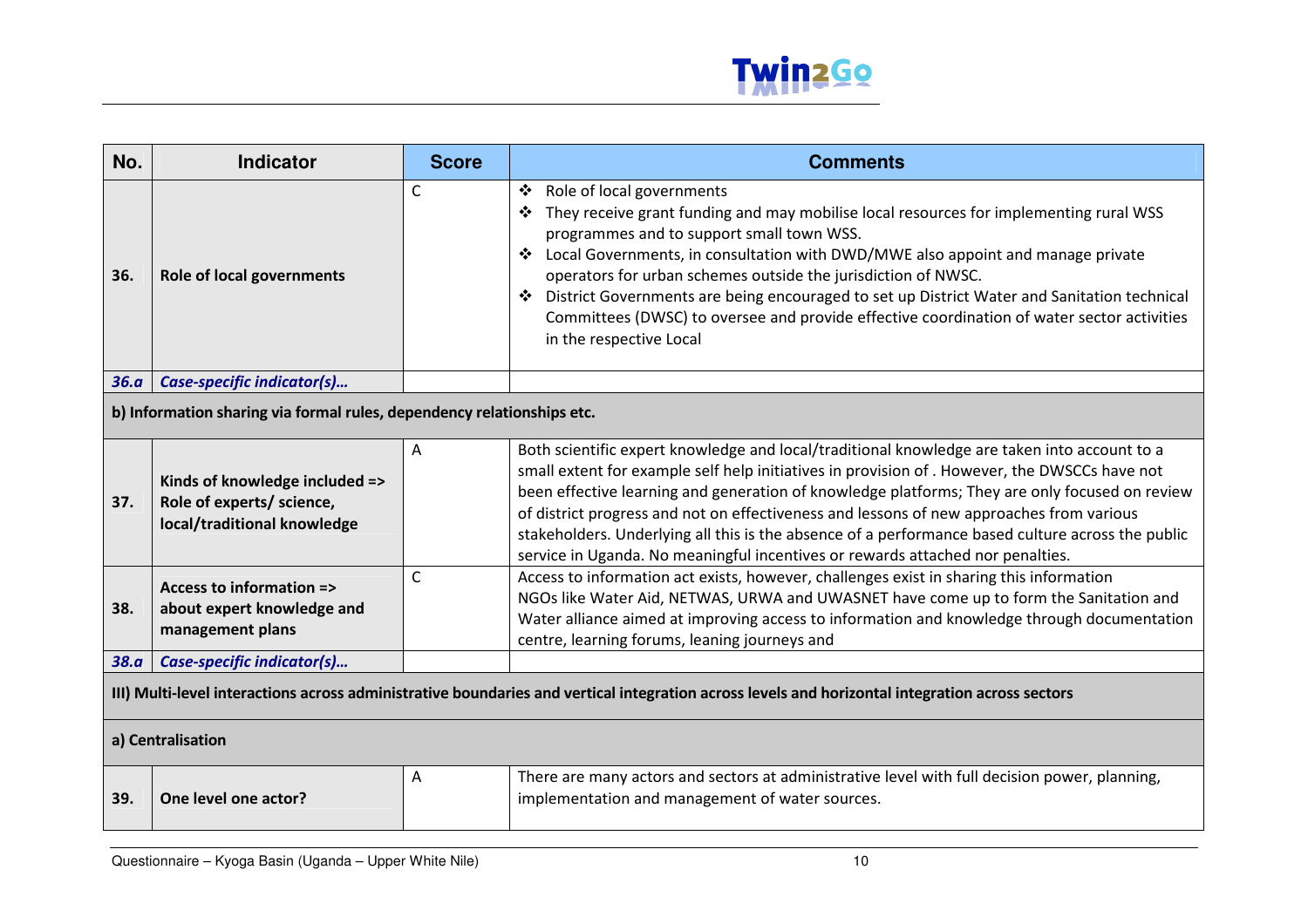

| No.  | Indicator                                           | <b>Score</b> | <b>Comments</b>                                                                                                                                                                                                                                                                                                                                                                                                                                                                                                                                                                                                              |
|------|-----------------------------------------------------|--------------|------------------------------------------------------------------------------------------------------------------------------------------------------------------------------------------------------------------------------------------------------------------------------------------------------------------------------------------------------------------------------------------------------------------------------------------------------------------------------------------------------------------------------------------------------------------------------------------------------------------------------|
| 40.  | Degree of centralisation                            | B            | Policy development is centralized, The Ministry of Water and Environment (MWE) has overall<br>responsibility for initiating the national policies and for setting national standards and priorities<br>for water development and management., but implementation is decentralized to District Local<br>Governments                                                                                                                                                                                                                                                                                                           |
| 41.  | <b>Technical capacity and</b><br>economies of scale | A            | Available technical capacity at different levels.<br>The 2009 organisational and institutional assessment was aimed at further developing the<br>current framework and ensuring synergy with other de-concentrated/decentralised structures<br>within MWE that offer technical capacity to DLG (i.e. Regional Wetlands Support units. Technical<br>Support Units, Water and Sanitation Development Facility, Umbrella of Water and Sanitation etc)<br>and other actors such as national Environment Management Authority, National Forestry<br>Authority, Uganda Wildlife Authority in the context of the four proposed WMZs |
| 42.  | <b>Legal obligations and</b><br>responsibility      | B            | These need to be established at Basin level                                                                                                                                                                                                                                                                                                                                                                                                                                                                                                                                                                                  |
| 42.a | Case-specific indicator(s)                          |              |                                                                                                                                                                                                                                                                                                                                                                                                                                                                                                                                                                                                                              |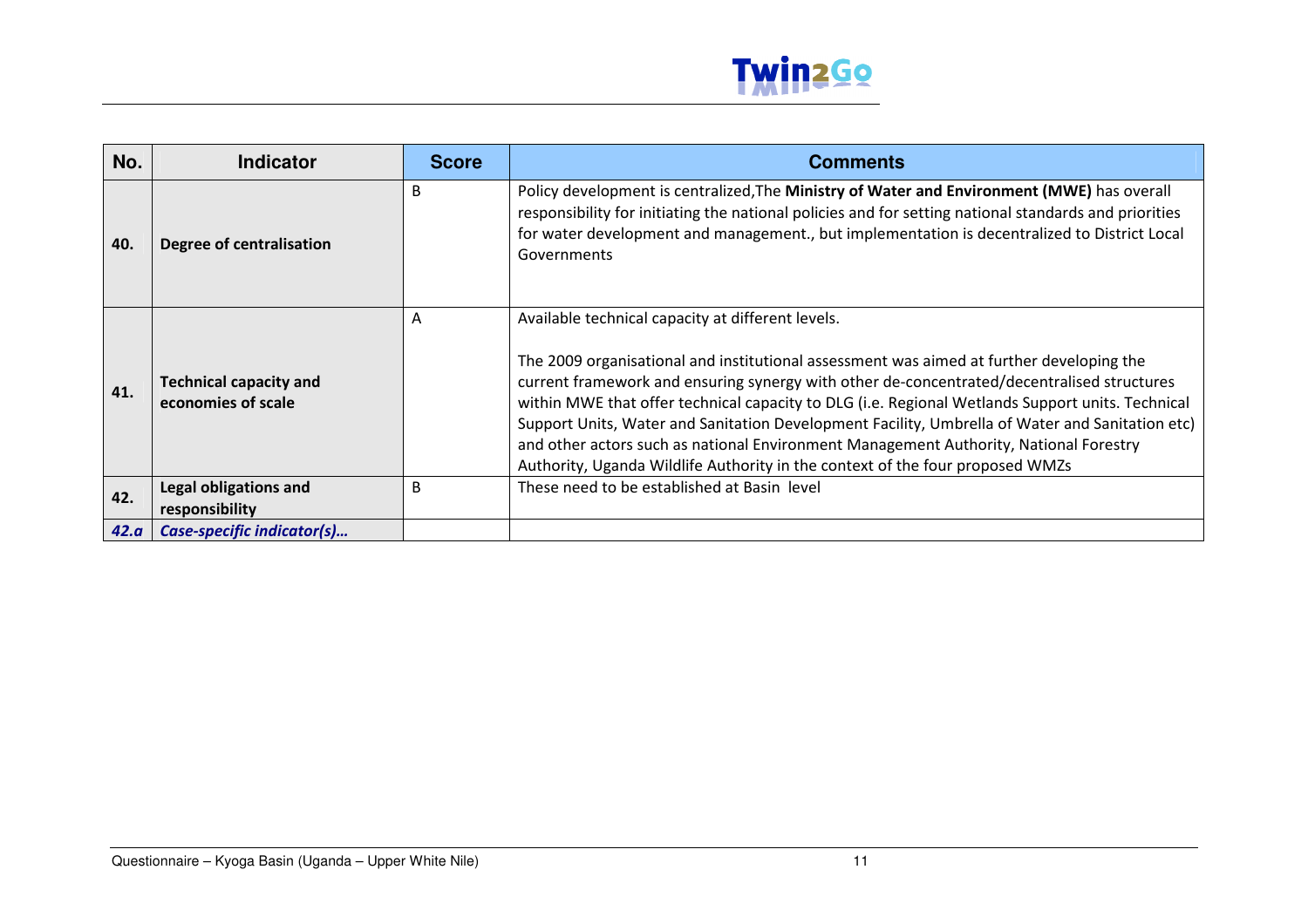

#### B) Context

| No.                                                                                      | <b>Indicator</b>                                                                                              | <b>Score</b>         | <b>Comments</b>                                                                                                                                                                                                                                                                                                                                                                                                                                                                                                                                                                                                                                                                      |
|------------------------------------------------------------------------------------------|---------------------------------------------------------------------------------------------------------------|----------------------|--------------------------------------------------------------------------------------------------------------------------------------------------------------------------------------------------------------------------------------------------------------------------------------------------------------------------------------------------------------------------------------------------------------------------------------------------------------------------------------------------------------------------------------------------------------------------------------------------------------------------------------------------------------------------------------|
| I) Societal dimension                                                                    |                                                                                                               |                      |                                                                                                                                                                                                                                                                                                                                                                                                                                                                                                                                                                                                                                                                                      |
| 43.                                                                                      | Proportion of the population<br>living in rural areas                                                         | 80%                  | Over 80% of Uganda's population lives in Rural areas. Total population is 31,656,865. In Lake<br>Kyoga Basin, there are 9.3 million people (2008) need to disaggregate the data                                                                                                                                                                                                                                                                                                                                                                                                                                                                                                      |
| 44.                                                                                      | <b>State of societal development</b>                                                                          | $C - 0.514$          | This is a medium Human Development Index (HDI). The country has progressively improved in<br>this indicator from 0.392 in 1990 to 0.514 in 2007.                                                                                                                                                                                                                                                                                                                                                                                                                                                                                                                                     |
| 45.                                                                                      | Social sustainability (Gini Index)                                                                            | $C-0.42$             | Measures the extent to which the distribution of income (or consumption) among individuals or<br>Households within a country deviate from a perfectly equal distribution.                                                                                                                                                                                                                                                                                                                                                                                                                                                                                                            |
| 46.                                                                                      | Economic sustainability (e.g.<br>GDP)                                                                         | E-991                | Very low                                                                                                                                                                                                                                                                                                                                                                                                                                                                                                                                                                                                                                                                             |
| 47.                                                                                      | <b>Effectiveness of formal</b><br><b>institutions</b>                                                         | $E - 2.6$            | In 2008, Uganda scored 2.6 out of a possible score of 10 on the Corruption Perception Index<br>(CPI) of TI (and was ranked 133 out of 180 countries surveyed), which is an indication of the<br>perceived presence of rampant corruption.<br>Respondents in the Water Integrity Baseline of 2009 estimated that nearly 10% of government<br>funding to the sector over the past 5 years has been lost to corruption (MoWE et al, 2009c). As a<br>result, people still have to walk long distances in search of safe water and pay higher costs for<br>the service. On the other hand, the National Integrity Survey 2008 recognized NWSC as the least<br>corrupt public institution. |
| 48.                                                                                      | <b>Trustworthiness of economic</b><br>institutional setting - degree of<br>risk for foreign direct investment | $C - B - to$<br>BBB+ | Uganda as a country is quite stable in terms of wars apart from Northern Uganda which is getting<br>peaceful. There are many investors now and the country still gets loans and grants from donors                                                                                                                                                                                                                                                                                                                                                                                                                                                                                   |
| 49.                                                                                      | Presence of avenues of dissent -<br>press freedom, freedom of<br>speech                                       | B                    | High press freedom exists, radio, community forums exist, corruption is now discussed at all<br>levels. Recently government set up barazas where communities and their political and technical<br>leaders can discuss developmental issues.                                                                                                                                                                                                                                                                                                                                                                                                                                          |
| 49.a                                                                                     | Case-specific indicator(s)                                                                                    |                      |                                                                                                                                                                                                                                                                                                                                                                                                                                                                                                                                                                                                                                                                                      |
| II) Good Governance Principles at the national level - legal basis at the national level |                                                                                                               |                      |                                                                                                                                                                                                                                                                                                                                                                                                                                                                                                                                                                                                                                                                                      |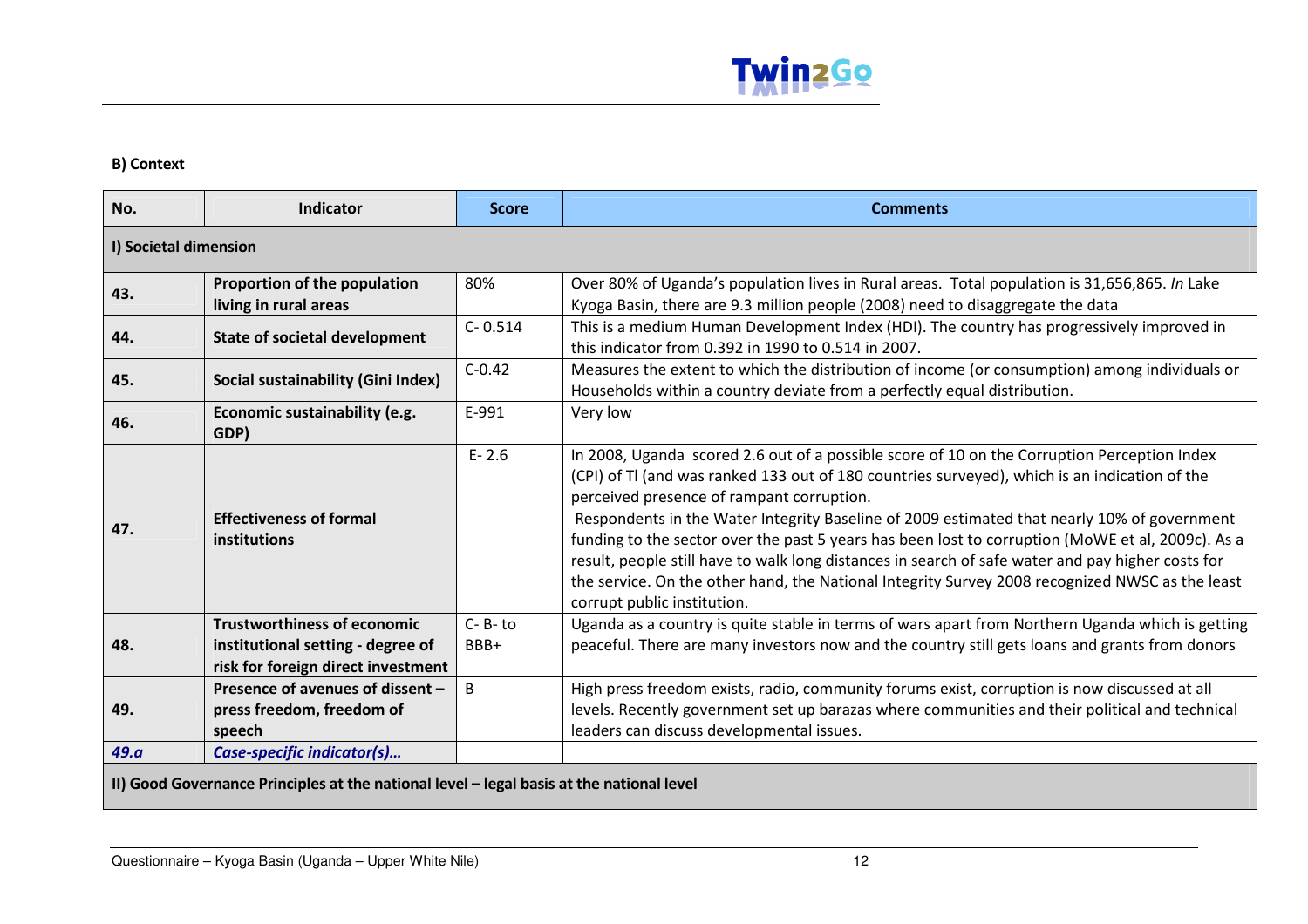

| No. | Indicator                                                                               | <b>Score</b> | <b>Comments</b>                                                                                                                                                                                                                                                                                                                                                                                                                                                                                                                                                                                                                                                                                                                                                                                                                                                                   |
|-----|-----------------------------------------------------------------------------------------|--------------|-----------------------------------------------------------------------------------------------------------------------------------------------------------------------------------------------------------------------------------------------------------------------------------------------------------------------------------------------------------------------------------------------------------------------------------------------------------------------------------------------------------------------------------------------------------------------------------------------------------------------------------------------------------------------------------------------------------------------------------------------------------------------------------------------------------------------------------------------------------------------------------|
| 50. | Participatory regarding decision<br>making in the water sector                          | A            | Sufficient policy and institutional mechanism exist to promote god governance and<br>accountability in the sector. Structures and responsibilities are defined. Participation in decision<br>making is provided. Inadequate policy implementation and weak enforcement has made<br>transparency and corruption a growing concern in the sector and the country as a whole.<br>Improvements have been recorded in participation of women in decision making right from the<br>facility level; 71% of the key positions on rural WSCs and 30% on the small town water boards<br>are held by women. However, there is still limited involvement in the water for production and<br>water resources management sub sectors. Despite these improvements, it is still difficult to<br>ascertain the effectiveness and impact of this due to overall limited influence in rural society; |
| 51. | <b>Transparency regarding water</b><br>allocation                                       | B            | Access to information act exists in theory but not<br>Equity in distribution of rural water has also continued to improve especially at the district level<br>where the allocation formula is used. However, 45% of the districts still have access below the<br>national average (MoWE, 2009d.In Kyoga Basin, Bugiri, Kotido and Kabong have less than 40%<br>access.<br>Allocation Formulae used to allocate new water sources in a subcoutny                                                                                                                                                                                                                                                                                                                                                                                                                                   |
| 52. | <b>Effectiveness and efficiency</b><br>regarding decision making in the<br>water sector | B            | Good policies but regulation and control is weak                                                                                                                                                                                                                                                                                                                                                                                                                                                                                                                                                                                                                                                                                                                                                                                                                                  |
| 53. | <b>Equitable and inclusive</b>                                                          | B            | The poor currently pays more per unit volume of water because of lack of easy access and<br>charges levied by middlemen (kiosk/yard tap owners and vendors). Service for the poor are<br>critically addressed through a combination of the following initiatives: location of service points<br>within the community of the poor, use of pre-paid meters, national procurement of common<br>inputs to support pro-poor initiatives, improved mechanism for accountability on services to the<br>poor, control of price at yard taps or stand posts.                                                                                                                                                                                                                                                                                                                               |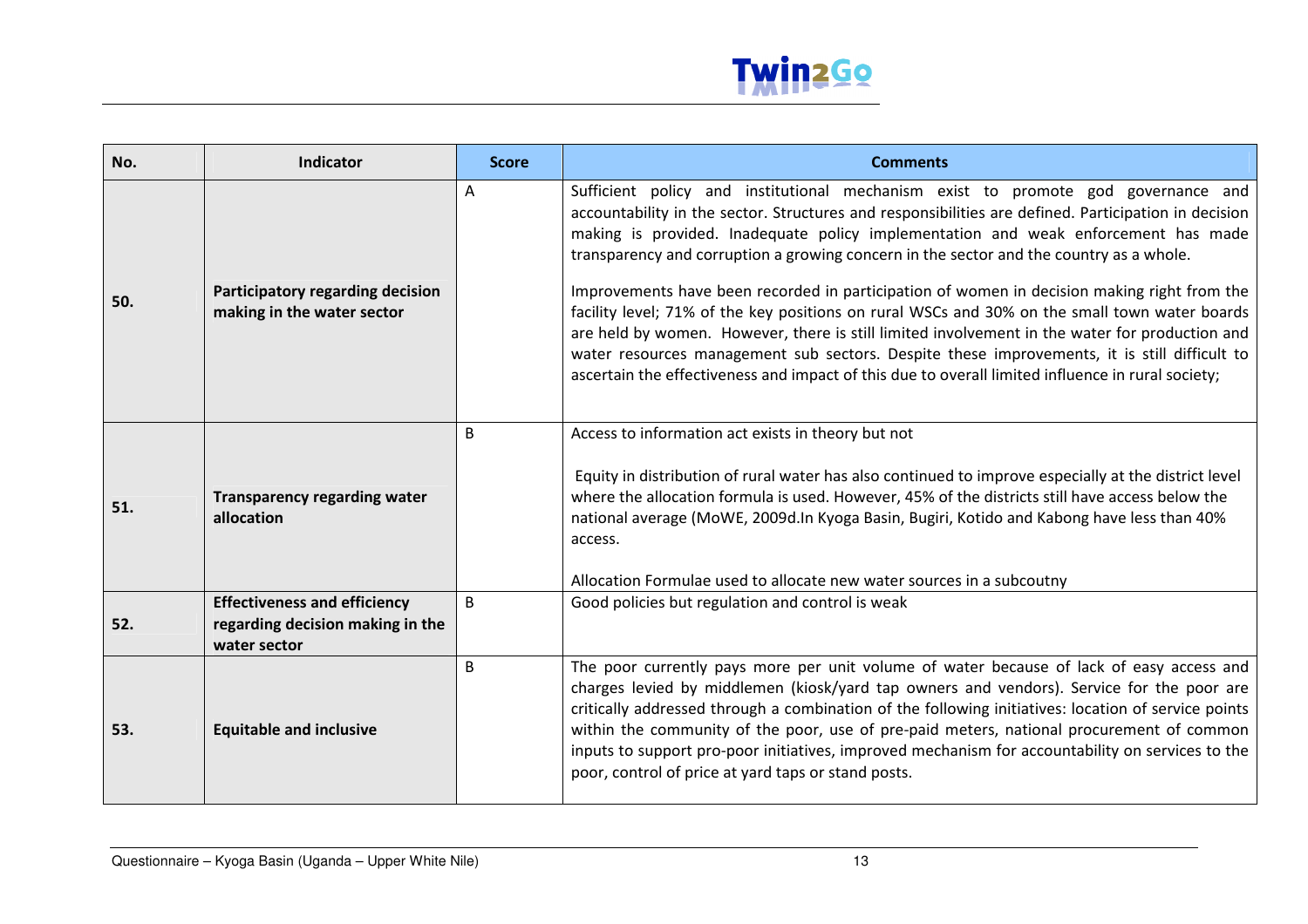

| No.                          | <b>Indicator</b>                                                               | <b>Score</b>                         | <b>Comments</b>                                                                                                                                            |  |
|------------------------------|--------------------------------------------------------------------------------|--------------------------------------|------------------------------------------------------------------------------------------------------------------------------------------------------------|--|
| 54.                          | Predictability - with regard to<br><b>IWRM and climate change</b>              | B                                    | Water policy needs to be updated to include Transboundary and bulk water supply,<br>climate change issues and decentralized management of water resources. |  |
| 54.a                         | Case-specific indicator(s)                                                     |                                      |                                                                                                                                                            |  |
| III) Environmental dimension |                                                                                |                                      |                                                                                                                                                            |  |
| 55.                          | Köppen-Geiger climate<br>classification (river basin)                          | Af                                   | Main climate type is equatorial (ranging from fully humid in the central part to monsoon and<br>steppe in the North and South                              |  |
| 56.                          | <b>Climate Moisture Index</b>                                                  | SA                                   | Many parts of the basin are semi arid, just like the rest of Uganda. The lake regions are however<br>humid to subhumid                                     |  |
| 57.                          | <b>Climate Moisture Index</b><br><b>Coefficient of Variation</b>               | A                                    | Low variability                                                                                                                                            |  |
| 58.                          | Per Capita Equivalent of TARWA                                                 | D                                    | 2 470 $m^3$ /year                                                                                                                                          |  |
| 59.                          | Average water availability at the<br>river basin level (1995)                  | E                                    | 1 to 5mm/year-little water is available within the basin                                                                                                   |  |
| 60.                          | Annual renewable water supply<br>per person by river basin (1995)              | $A - 10,000$<br>m3/person/yr         | Above 4000 m3/person/yr                                                                                                                                    |  |
| 61.                          | Projected annual renewable<br>water supply per person by river<br>basin (2025) | $B - 1700 -$<br>4000<br>m3/person/yr |                                                                                                                                                            |  |
| 62.                          | <b>Relative Water Stress Index</b>                                             | $0 - 0.2$                            | Low: RWSI $< 0.2$                                                                                                                                          |  |
| 63.                          | <b>Climate Vulnerability Index</b>                                             | D-44-51.9                            | Medium High                                                                                                                                                |  |
| 64.                          | Degree to which water quality<br>status restricts usability of users'<br>types | B                                    | Water quality monitoring is low, urban areas have some restriction in use when water quality is<br>poor                                                    |  |
| 65.                          | <b>Extent of flow and channel</b><br>modification                              | B                                    | Town water supply systems are common in the basin. Karuma dam is being planned which is big<br>and will modify river flows.                                |  |
| 66.                          | Impact of land-use changes on<br>hydrological processes                        | B                                    |                                                                                                                                                            |  |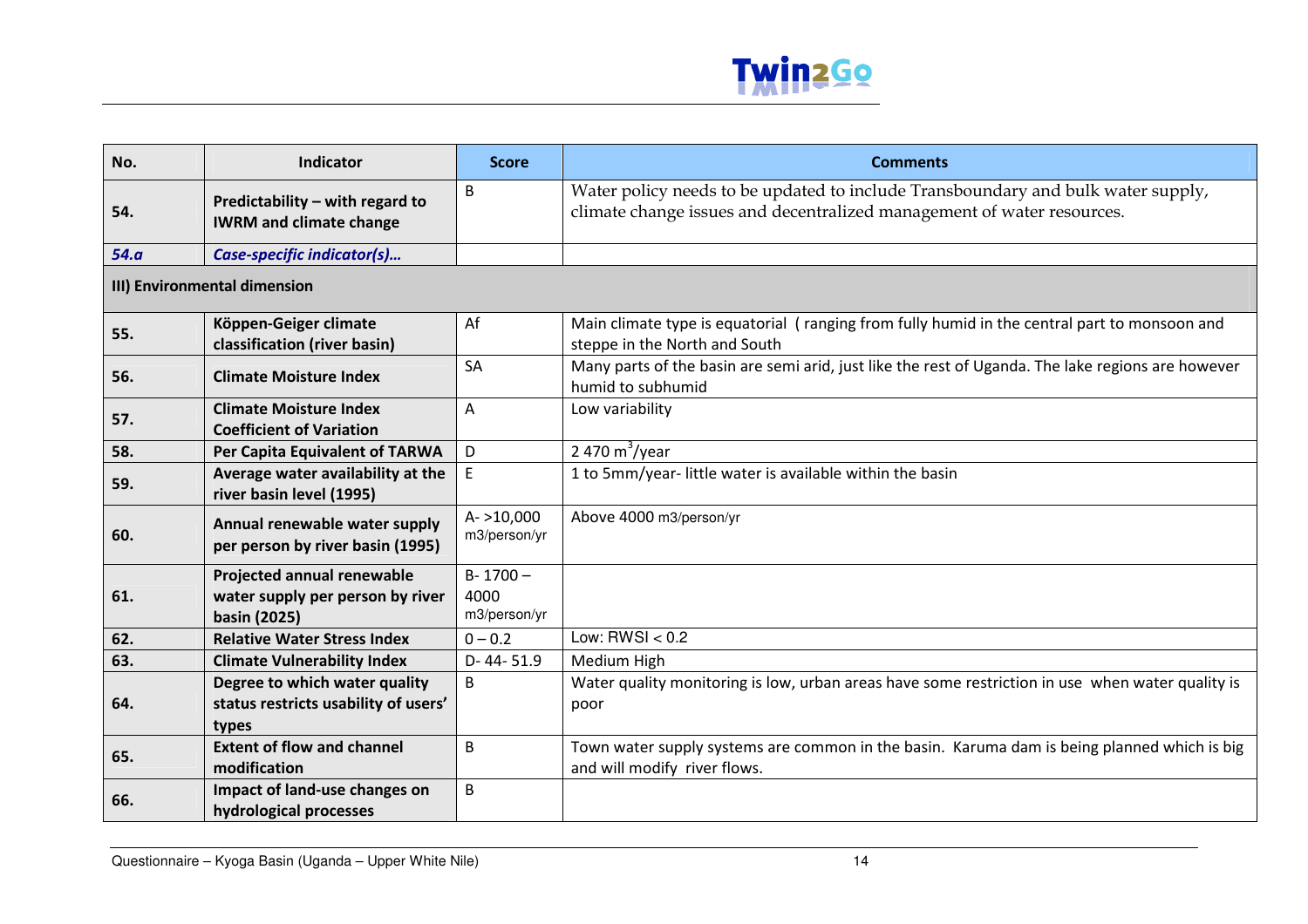

| No.  | <b>Indicator</b>                | <b>Score</b> | <b>Comments</b>                                                  |
|------|---------------------------------|--------------|------------------------------------------------------------------|
|      | Uncertainty associated to       |              | Heavier rains, basin is flood prone however wetlands store a lot |
|      | climate change predictions      |              |                                                                  |
| 67.  | regarding precipitation for the |              |                                                                  |
|      | basin                           |              |                                                                  |
| 67.a | Case-specific indicator(s)      |              |                                                                  |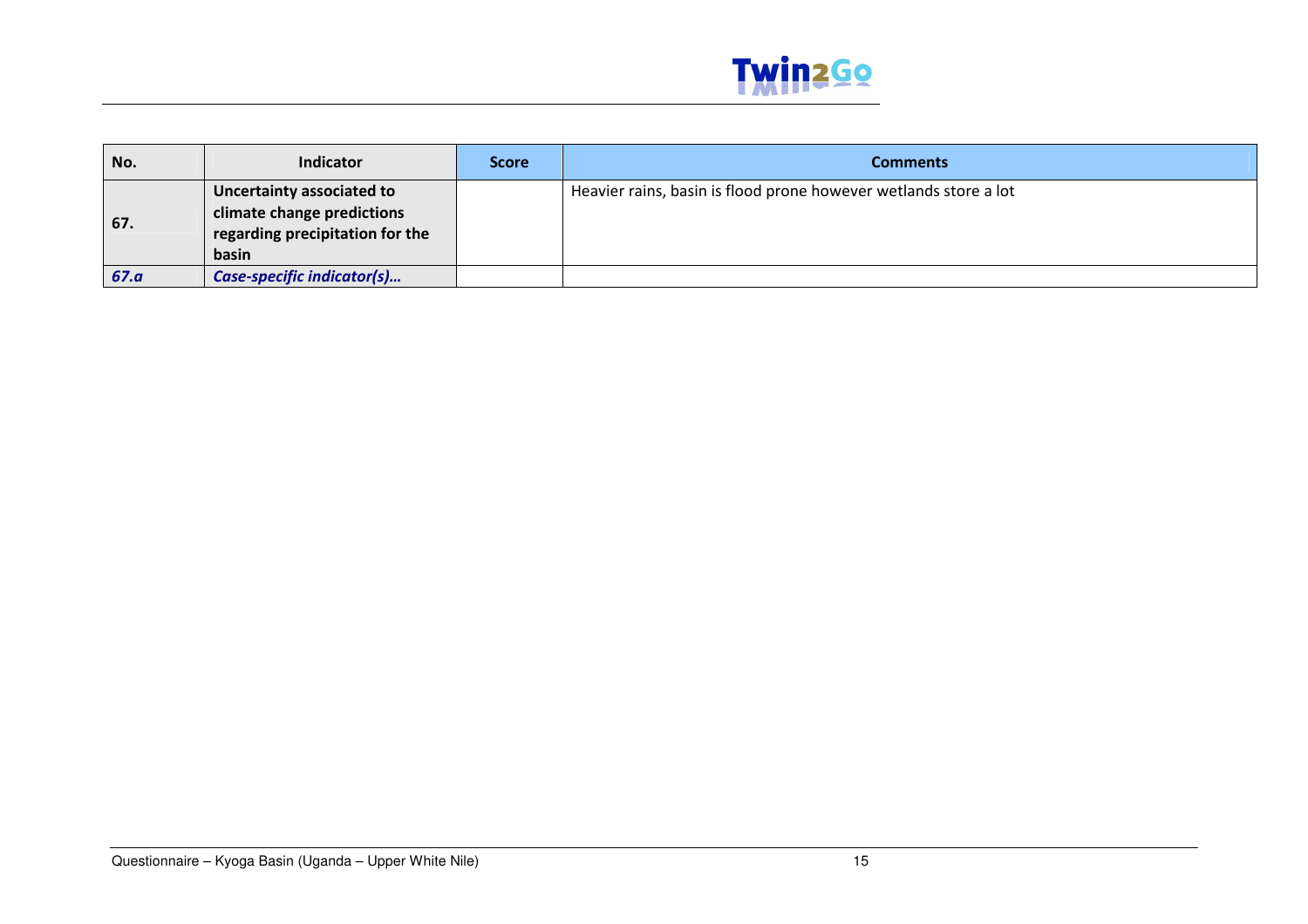

#### C) Performance

| No. | Indicator                                                                                    | <b>Score</b> | <b>Comments</b>                                                                                                                                                                                                                                                                                                                                                                                                                                                                                                                                                                                                                                                                                                                     |
|-----|----------------------------------------------------------------------------------------------|--------------|-------------------------------------------------------------------------------------------------------------------------------------------------------------------------------------------------------------------------------------------------------------------------------------------------------------------------------------------------------------------------------------------------------------------------------------------------------------------------------------------------------------------------------------------------------------------------------------------------------------------------------------------------------------------------------------------------------------------------------------|
|     | I) Progress towards stated Goals                                                             |              |                                                                                                                                                                                                                                                                                                                                                                                                                                                                                                                                                                                                                                                                                                                                     |
| 68. | Progress towards sustainable<br>access to safe drinking water<br>(MDG drinking water target) | D            | UN statistics on MDG, puts figures at 64%                                                                                                                                                                                                                                                                                                                                                                                                                                                                                                                                                                                                                                                                                           |
| 69. | Proportion of population with<br>access to improved drinking<br>water                        | D            | Population with access within 1 kilometre of an improved water source in the rural areas<br>has increased from 21% to 66% <sup>1</sup> in 2008 and currently stands at 66% in urban areas<br>(sector performance report, 2009). On the other hand, with a population growth rate of<br>3.1% per annum, the government is barely able to meet the needs of the growing<br>population in both the rural and urban areas. Analysis indicates that at this rate of<br>population growth; Uganda will not be able to achieve its water development targets of<br>achieving access to 77% of the population in rural areas by 2015 and 90% of the urban<br>areas unless there is a massive increase in investment and change in approach. |
| 70. | Proportion of rural population<br>with access to improved<br>drinking water                  | D            | Population with access within 1 kilometre of an improved water source in the rural areas has<br>increased from 21% to 66% <sup>2</sup> in 2009. In Kyoga basin, only 57% of the population has access to<br>safe clean water.                                                                                                                                                                                                                                                                                                                                                                                                                                                                                                       |
| 71. | Progress towards sustainable<br>access to basic sanitation (MDG<br>sanitation target)        | <sub>B</sub> | Poor sanitation undermines all development efforts and progress against other MDGs on<br>33%<br>poverty, health, gender and education.                                                                                                                                                                                                                                                                                                                                                                                                                                                                                                                                                                                              |
| 72. | Proportion of population with<br>access to improved sanitation<br>facilities                 | E            | In Uganda today nearly two thirds of the population has access to improved sanitation. In the<br>rural areas, latrine coverage as of 2009 was at 68% of the households. Despite these<br>improvements, it is still highly unlikely that the sector targets of achieving 77% access in rural<br>areas and 100% in the urban areas will be met. In the urban areas, connection to sewerage lines<br>is very low at only 6.4%. This has been attributed to the limited sewerage network, high costs of<br>connection and failure of people to give up their on-site sanitation facilities amongst other<br>reasons                                                                                                                     |

<sup>1</sup> 63% is the national safe water coverage as of June 30<sup>th</sup> 2008.<br><sup>2</sup> 63% is the national safe water coverage as of June 30<sup>th</sup> 2008.

Questionnaire – Kyoga Basin (Uganda – Upper White Nile) 16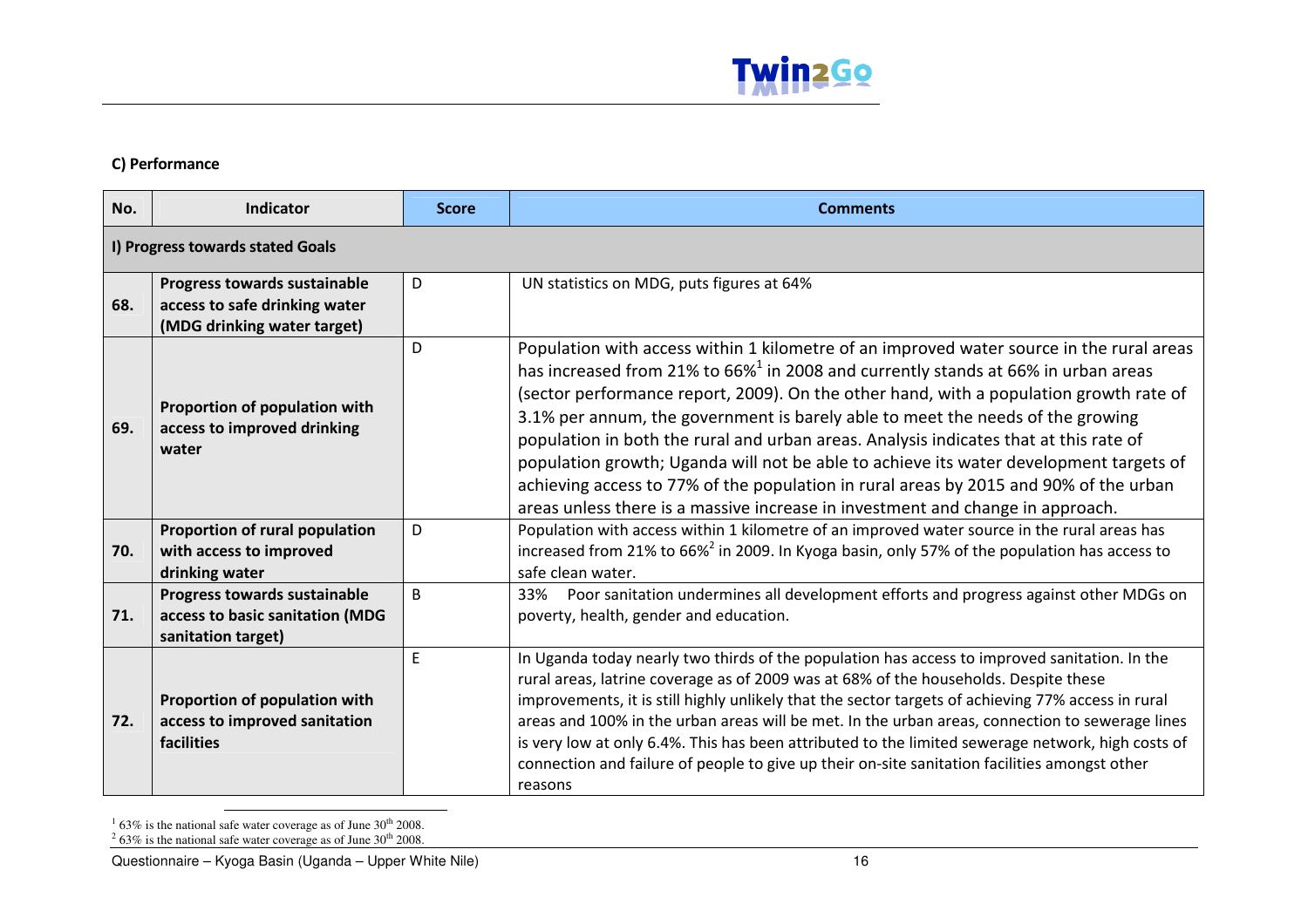

| No.                                                                    | <b>Indicator</b>                                                                        | <b>Score</b> | <b>Comments</b>                                                                                                                                                                  |
|------------------------------------------------------------------------|-----------------------------------------------------------------------------------------|--------------|----------------------------------------------------------------------------------------------------------------------------------------------------------------------------------|
| 73.                                                                    | Proportion of rural population<br>with access to improved<br>sanitation facilities      | E            | It is estimated that ecological sanitation (EcoSan) initiatives account for only 0.5-1% of improved<br>sanitation. The major form constructed is the Urine Diversion Dry Toilets |
| 73.a                                                                   | Case-specific indicator(s)                                                              |              |                                                                                                                                                                                  |
| II) Good governance principles as indicators for the process dimension |                                                                                         |              |                                                                                                                                                                                  |
| 74.                                                                    | Participatory regarding decision<br>making in the water sector                          | $\mathsf{C}$ | Consulting is done for both men and women but without binding consequences; strategy                                                                                             |
| 75.                                                                    | <b>Transparency regarding water</b><br>allocation                                       | B            | An allocation formula is clear, indicative budgets displayed for each Districts /less served area.<br>Baseline data may not be accurate                                          |
| 76.                                                                    | <b>Effectiveness and efficiency</b><br>regarding decision making in the<br>water sector | B            | Some goals are not achievable                                                                                                                                                    |
| 77.                                                                    | <b>Equitable and inclusive</b>                                                          | B            | Having equity distribution for all men and women within 1km distance and sustainable<br>management of water having women in key decision making                                  |
| 78.                                                                    | Predictability - with regard to<br><b>IWRM and climate change</b>                       | B            | Some gaps in the policies exist in addressing climate issues. Bulk water supply between basins                                                                                   |
| 78.a                                                                   | Case-specific indicator(s)                                                              |              |                                                                                                                                                                                  |
| III) Stakeholder participation                                         |                                                                                         |              |                                                                                                                                                                                  |
| 79.                                                                    | Deliberative engagement<br>opportunities                                                | B            | District level- multi stakeholder platforms ; LAKIMO not active                                                                                                                  |
| 80.                                                                    | <b>Inclusiveness of stakeholder</b><br>participation                                    | B            | Poor- pro poor strategy Youth, women, disabled (technologies). AT Basin level its at planning<br>stage                                                                           |
| 80.a                                                                   | Case-specific indicator(s)                                                              |              |                                                                                                                                                                                  |
| IV) Response to climate change                                         |                                                                                         |              |                                                                                                                                                                                  |
| 81.                                                                    | <b>Strategy for adaptation to</b><br>climate change in the water<br>sector              | B            | NAPA is in place                                                                                                                                                                 |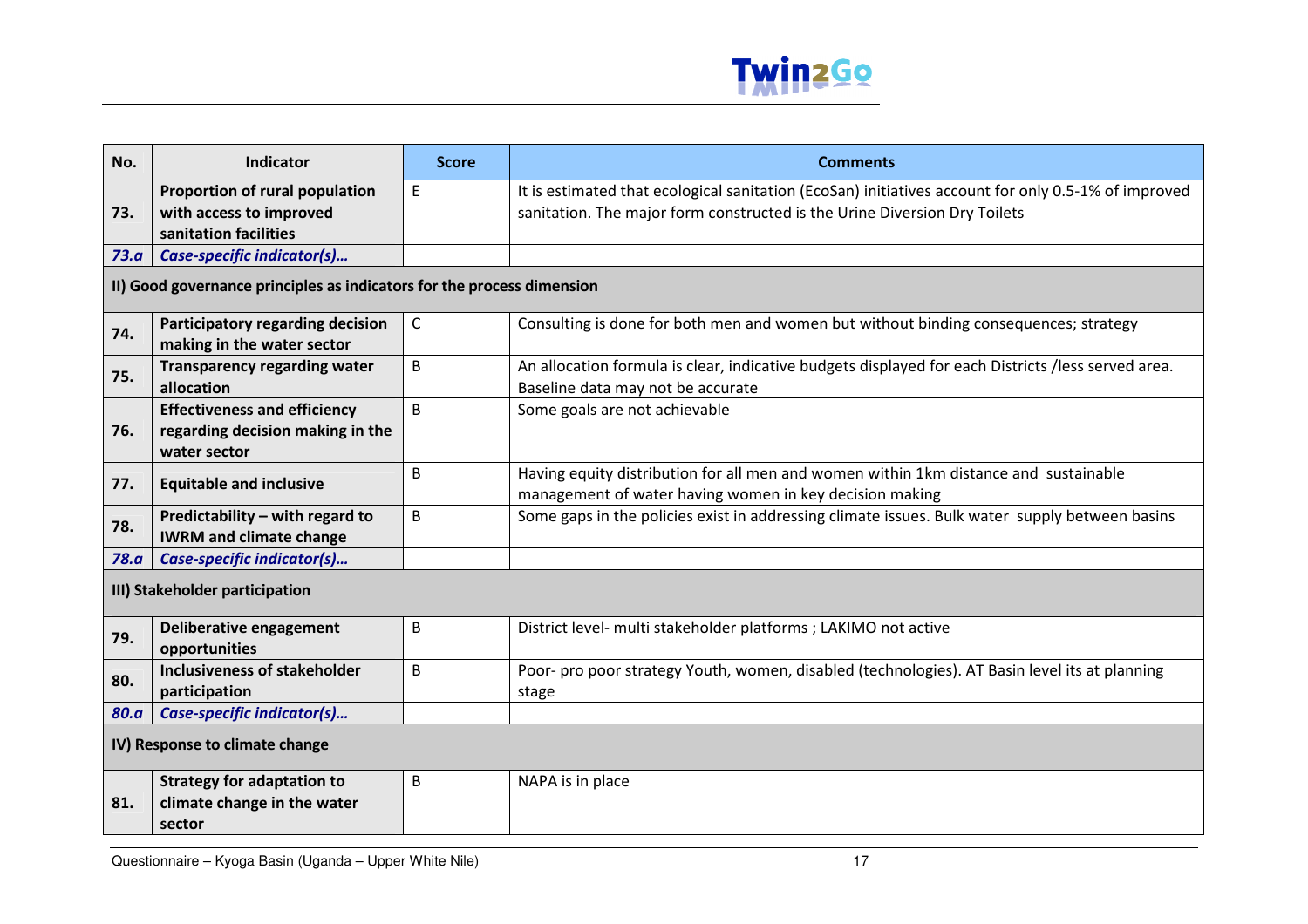

| No.         | <b>Indicator</b>                  | <b>Score</b>   | <b>Comments</b>                                           |
|-------------|-----------------------------------|----------------|-----------------------------------------------------------|
| 82.         | <b>Availability of specific</b>   | B              | OPTIONS are being developed                               |
|             | knowledge enabling adaptation     |                |                                                           |
| 83.         | Awareness of water managers       | C              | At National level the awareness is high                   |
|             | regarding adaptation to climate   |                |                                                           |
|             | change                            |                |                                                           |
| 84.         | <b>Coordinated implementation</b> | $\overline{A}$ | NAPA in place, being navigated by DWRM                    |
|             | process regarding adaptation to   |                |                                                           |
|             | climate change: Program / Plan    |                |                                                           |
|             | of activities and measures        |                |                                                           |
| 85.         | <b>Operational activities</b>     |                | MORE ACTIVITIES AT District level, other that Basin level |
|             | (measures)                        |                |                                                           |
| 86.         | Ways to deal with climate         | B              | More reactive than anticipative                           |
|             | variability (floods and droughts) |                |                                                           |
| <b>86.a</b> | Case-specific indicator(s)        |                |                                                           |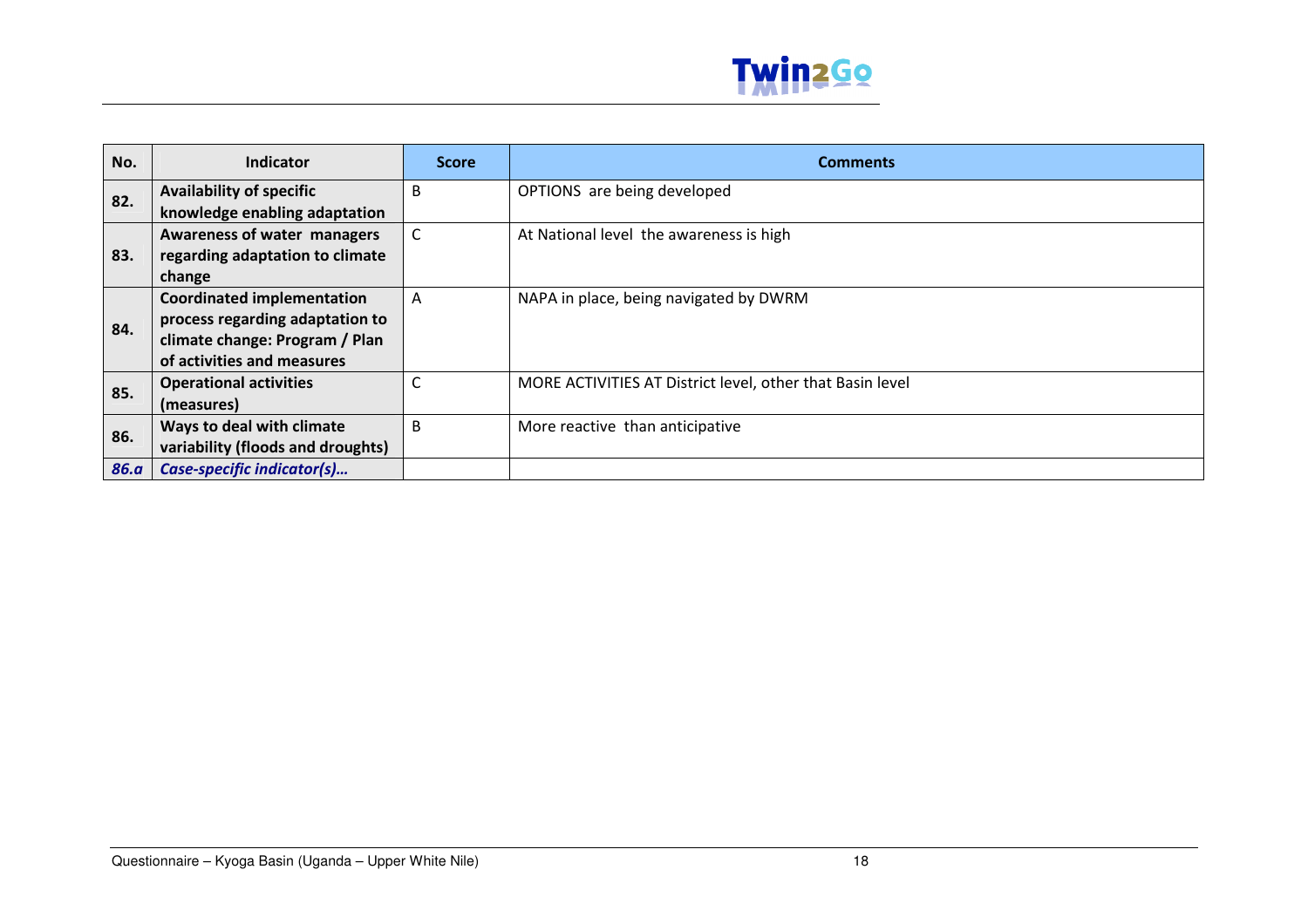

## **Addendum - Context**

| No.        | <b>Indicator</b>         | <b>Score</b> | <b>Comments</b>                                                                                            |
|------------|--------------------------|--------------|------------------------------------------------------------------------------------------------------------|
|            | I) Basin Characteristics |              |                                                                                                            |
| <b>67a</b> | <b>Sub-Basin Size</b>    | 59,680 $km2$ |                                                                                                            |
| 67b        | Transboundary            | yes          | 97.9% of the catchment is in Uganda's side while 4.1 % of the total catchment area is situated in<br>Kenya |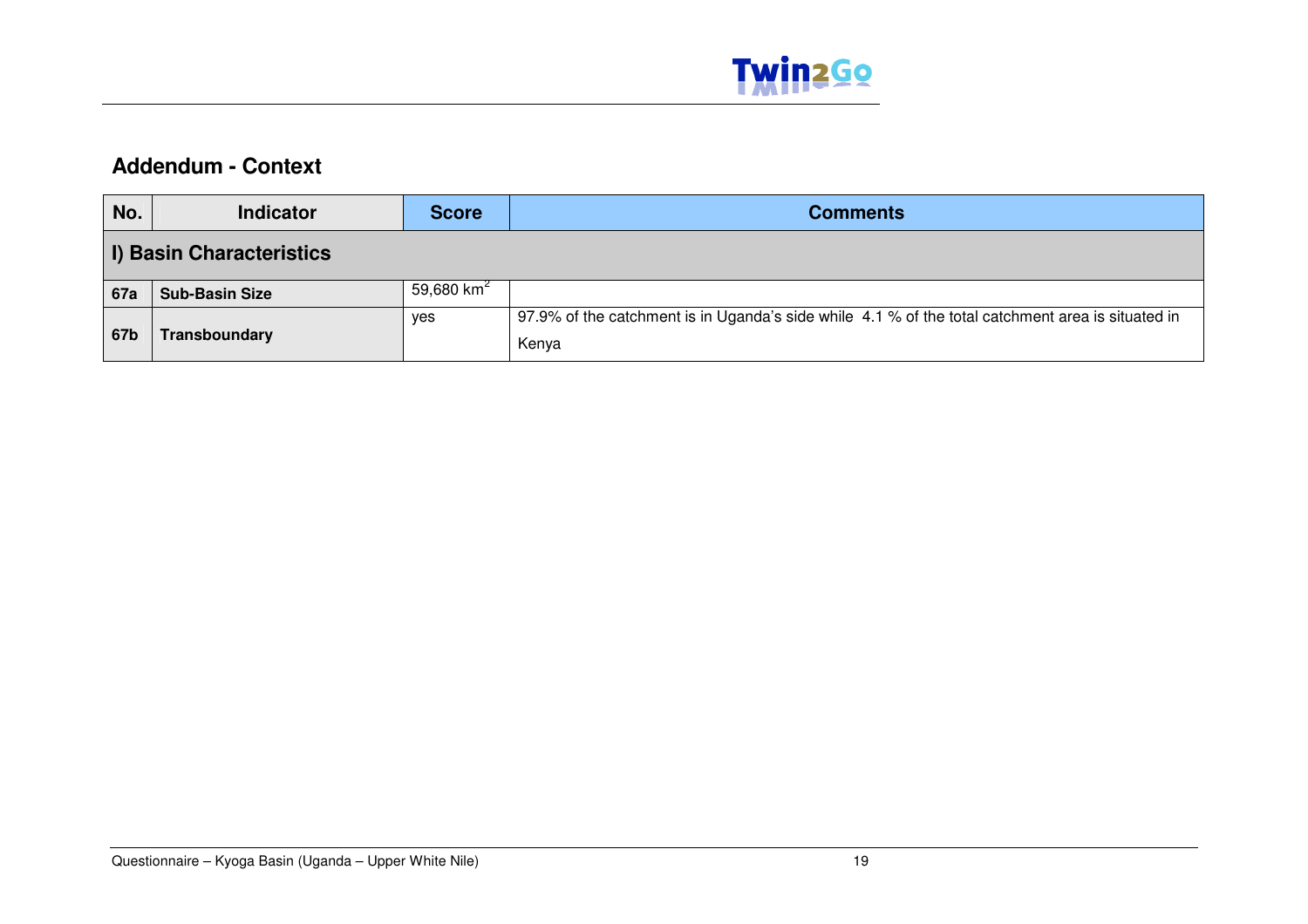

## **Addendum - Performance**

| No.                     | <b>Indicator</b>                                    | <b>Score</b>   | <b>Comments</b>                                                                                                                                                                                                                                                                                                |  |
|-------------------------|-----------------------------------------------------|----------------|----------------------------------------------------------------------------------------------------------------------------------------------------------------------------------------------------------------------------------------------------------------------------------------------------------------|--|
|                         | I) Environmental sustainability                     |                |                                                                                                                                                                                                                                                                                                                |  |
|                         | a) State of the water resources and the environment |                |                                                                                                                                                                                                                                                                                                                |  |
| 87                      | <b>Aquatic biodiversity</b>                         | B              | 46 species of fish have been recorded in Lake Kyoga, and crocodiles are<br>numerous                                                                                                                                                                                                                            |  |
| 88                      | <b>Invasive exotic species</b>                      | C              | The Nile Perch proliferation led to the almost complete elimination of many domestic fish species                                                                                                                                                                                                              |  |
| 89                      | <b>Surface and groundwater</b><br>quality           | C              | The lake is dotted with large islands of papyrus and water hyacinth mats (sudds). As a result of poor<br>agronomic practices in the catchment area and siltation caused by the Victoria Nile, the sudds became<br>habitable to fishermen around 1997-1998, thus continuously reducing the quality of the lake. |  |
| 90                      | Groundwater use                                     | B              | At least some areas approaching or near limits. Groundwater is mainly for households through sinking<br>boreholes.                                                                                                                                                                                             |  |
| 91                      | <b>Water Exploitation Index (WEI)</b>               | <b>NO DATA</b> |                                                                                                                                                                                                                                                                                                                |  |
| b) Management practices |                                                     |                |                                                                                                                                                                                                                                                                                                                |  |
| 92                      | Water allocated for aquatic<br>ecosystem            | C              | Rarely for a few or never. Water allocation hasn't taken root as yet in Uganda.                                                                                                                                                                                                                                |  |
| 93                      | <b>Water pollution incidents</b>                    | C              | Rarely or never. There is limited monitoring of pollution in the basin                                                                                                                                                                                                                                         |  |
| 94                      | <b>Water quality monitoring</b>                     | B              | Some parameters monitored in some places and times by Directorate of Water Resources<br><b>Management Department</b>                                                                                                                                                                                           |  |
| 95                      | Hydrometeorological<br>monitoring - levels          | C              | Currently existing hydrometeorological networks do not allow for adequate characterisation of the<br>hydrological Regime. This is related to the number of networks and the capacity of staff to inteprete<br>the data                                                                                         |  |
| 96                      | Level of understanding of<br>aroundwater resources  | В              | Intermediate – still important gaps and uncertainties in knowledge needed for effective management.<br>Knowledge on withdraws is available in some cases but recharge is not known                                                                                                                             |  |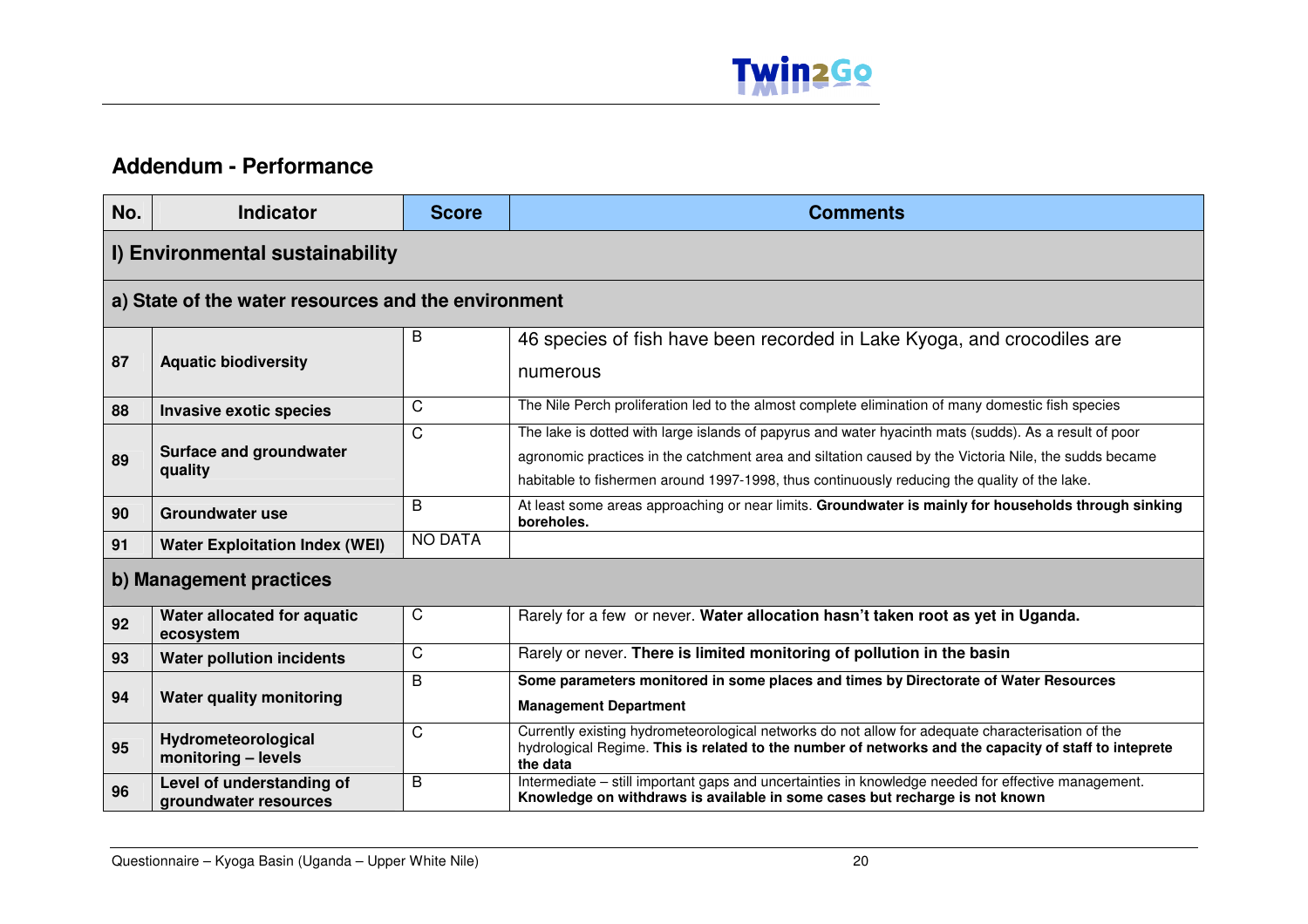

### **Additional information:**

Proposed WMZ Organisational Structure (from Oct 2009 Institutional Assessment Study) **source MWE**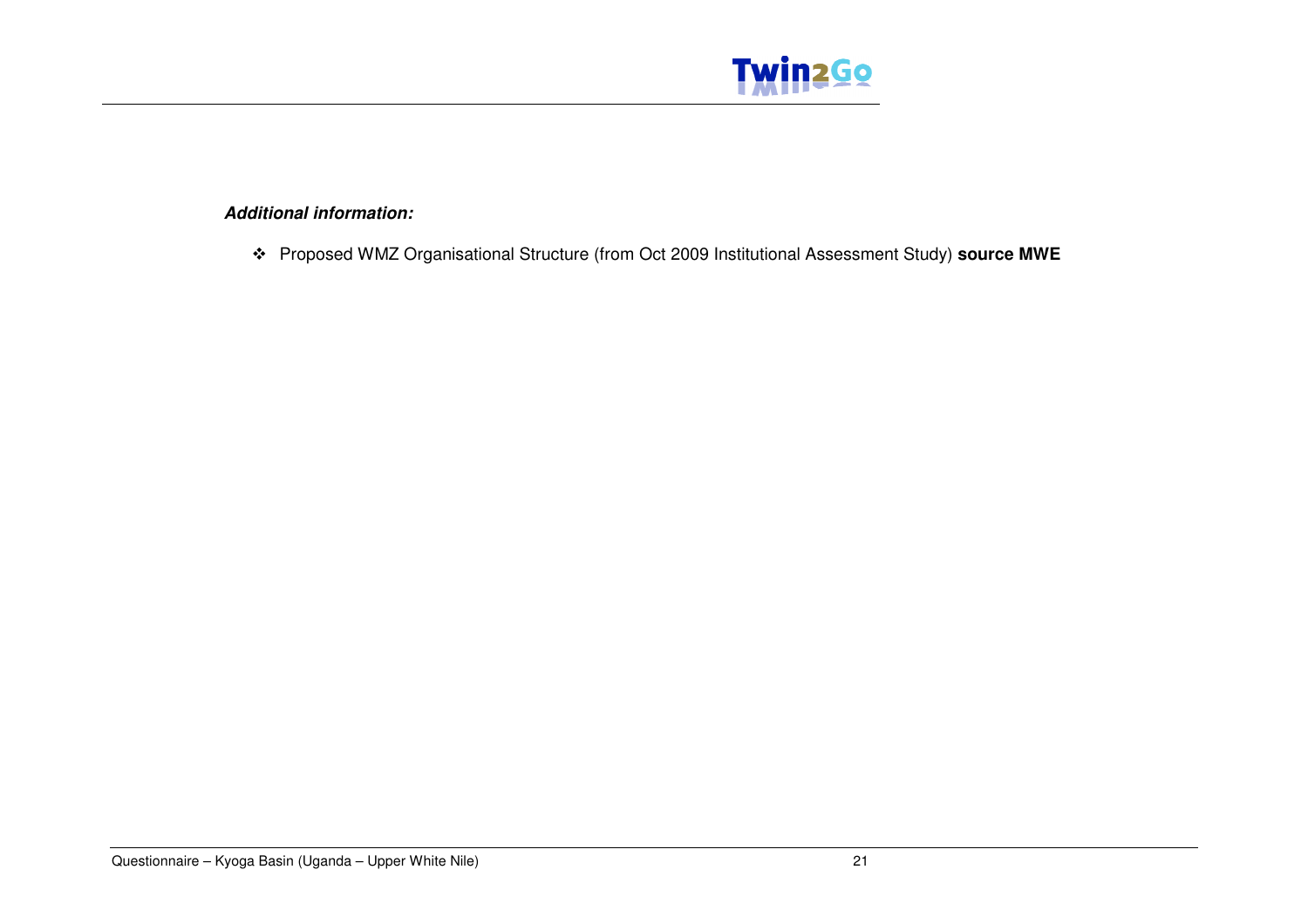